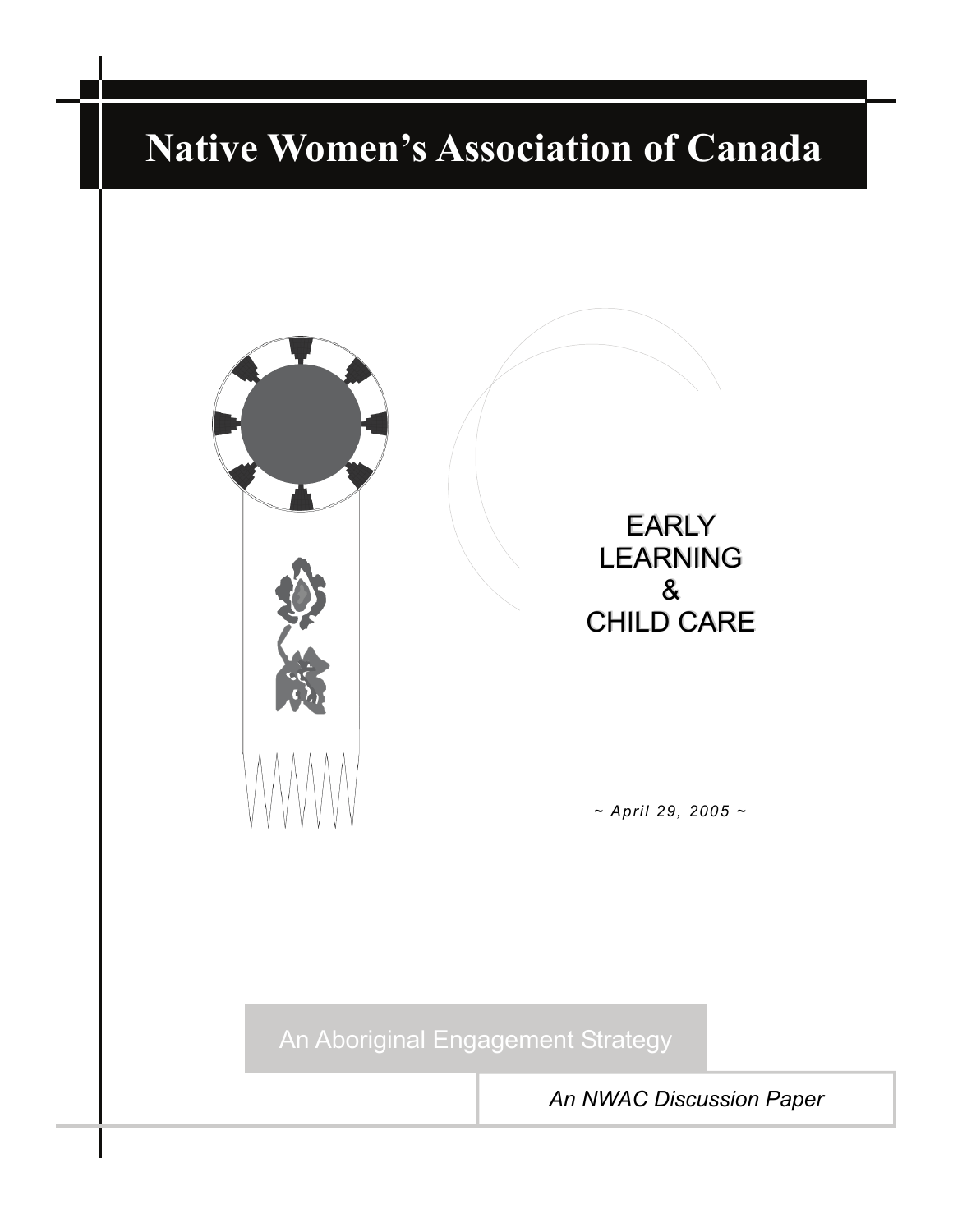<span id="page-1-0"></span>

| <b>Previous Page</b> | <b>Next Page</b> |  |  |
|----------------------|------------------|--|--|
|----------------------|------------------|--|--|

## **Table of Contents**

| 1 <sub>1</sub> |                                                                                                            |                                                                                                                                                                                                                                                                                                                                                                            |  |
|----------------|------------------------------------------------------------------------------------------------------------|----------------------------------------------------------------------------------------------------------------------------------------------------------------------------------------------------------------------------------------------------------------------------------------------------------------------------------------------------------------------------|--|
|                | a)<br>b)                                                                                                   |                                                                                                                                                                                                                                                                                                                                                                            |  |
| 2.             |                                                                                                            | NWAC's Fundamental Concerns about Aboriginal ELCC  5                                                                                                                                                                                                                                                                                                                       |  |
|                | a)<br>b)<br>$\mathsf{c})$<br>d)<br>e)<br>f)<br>g)<br>h)<br>i)<br>j)<br>$\mathsf{k}$<br>$\vert$<br>m)<br>n) | Multi-generational Impacts of Residential Schools5<br><i>Indian Act</i> discrimination against Aboriginal women & children 6<br>There are more Aboriginal children with "special needs"7<br>More Aboriginal mother/grandmother/auntie-led families7<br>There are higher rates of teen and early pregnancies 8<br>There are different issues for those living off reserve 8 |  |
| 3.             |                                                                                                            |                                                                                                                                                                                                                                                                                                                                                                            |  |
|                | a)<br>b)<br>$\mathsf{C}$<br>d)                                                                             |                                                                                                                                                                                                                                                                                                                                                                            |  |
| 4.             |                                                                                                            | 12                                                                                                                                                                                                                                                                                                                                                                         |  |
|                | a)<br>b)<br>$\mathsf{C}$<br>$\mathsf{d}$<br>e)<br>f)<br>g)                                                 |                                                                                                                                                                                                                                                                                                                                                                            |  |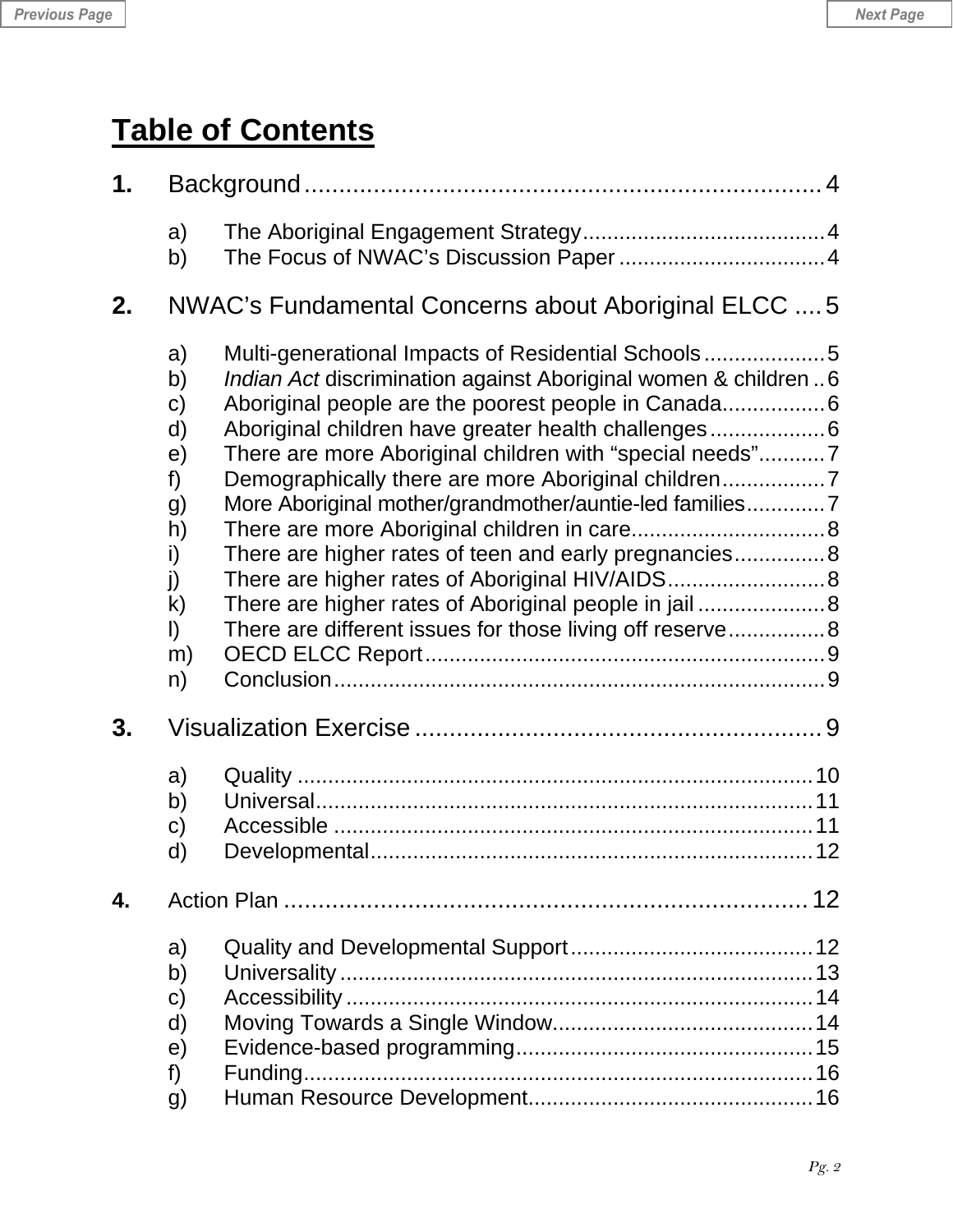Appendix A - Making the Grade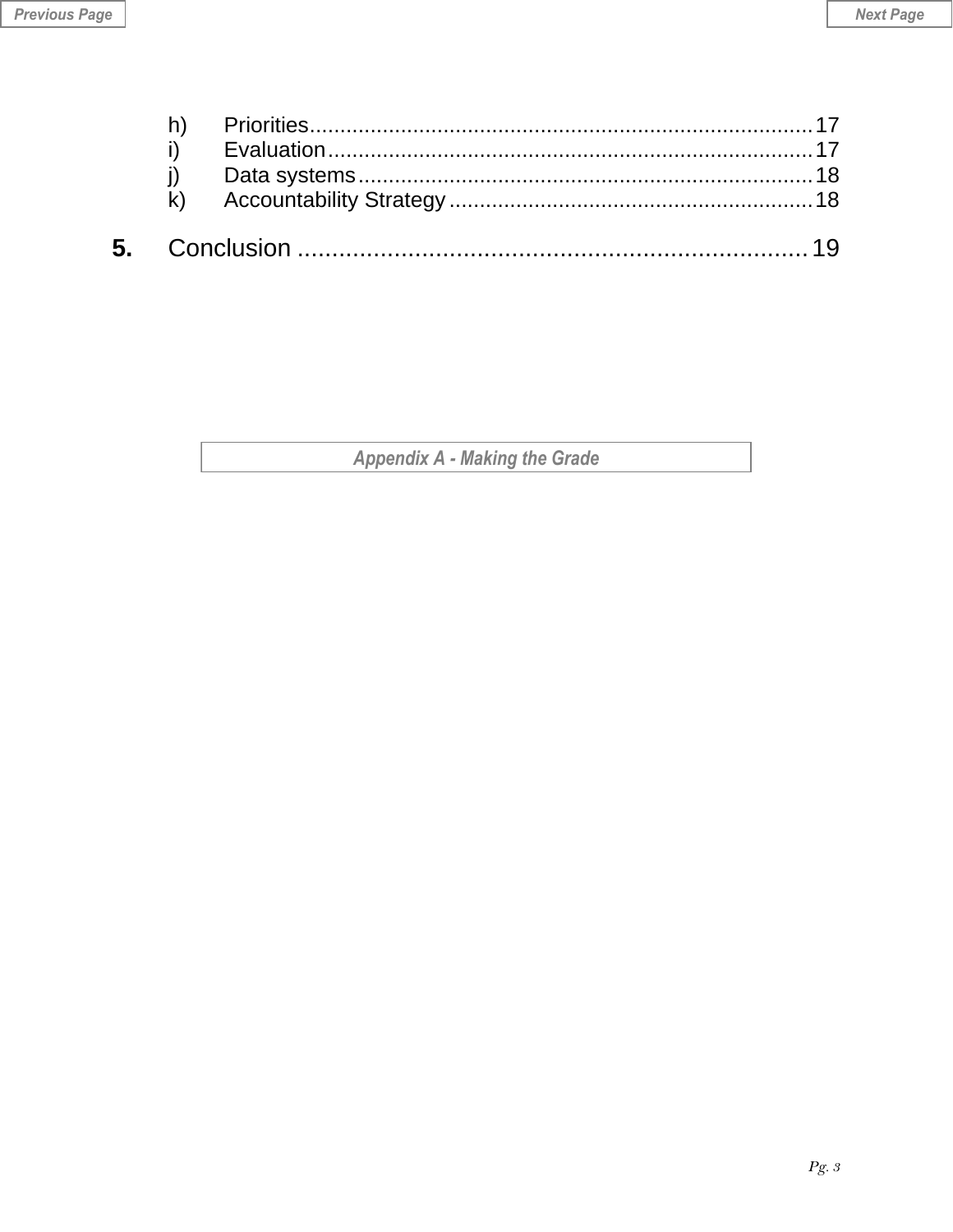<span id="page-3-0"></span>

## **EARLY LEARNING AND CHILD CARE**

## **1. Background**

## **a) The Aboriginal Engagement Strategy**

In cooperation with Health Canada (HC), Indian and Northern Affairs Canada (INAC), and Human Resources and Skills Development Canada (HRSDC), Social Development Canada (SDC) is leading an engagement strategy on Aboriginal ELCC – Early Learning and Child Care. This strategy is intended to ensure that the five National Aboriginal Organizations<sup>[1](#page-3-1)</sup> have an opportunity to provide input into the elements, challenges and opportunities for improving the integration and coherence of Aboriginal early learning and child care. The national Aboriginal organizations have been asked to consider how the 'QUAD' principles – Quality, Universality, Accessibility and Development – are meaningful for Aboriginal communities.

These discussion papers are the main focus of the Aboriginal engagement strategy for the national ELCC initiative. The discussion paper process is intended to build on the Aboriginal Lifelong Learning Roundtable process, which has held in November 2004, and previous dialogue activities on developing a "single window" approach for Aboriginal early childhood development (ECD) programs conducted under the 2002 Federal ECD Strategy for First Nations and other Aboriginal Children.

## **b) The Focus of NWAC's Discussion Paper**

The purpose of NWAC's discussion paper is to address how any new investments in early learning and child care, and in particular the 'QUAD' principles, could be made more meaningful in a culturally sensitive manner. This paper discusses the elements, challenges, and opportunities for improving the integration and coherence of early learning and child care programs for Aboriginal children. This paper reflects Aboriginal research into early learning and child care and highlights best practices within Aboriginal communities. The paper also outlines the barriers to overcome in developing a national ELCC system that includes Aboriginal children.

In addition, this paper responds to the report and recommendations prepared by representatives from the Organization for Economic Co-operation and Development (OECD), who recently visited Canada to examine the ELCC systems in place in four Canadian provinces.

As part of this process, the Native Women's Association of Canada (NWAC) has prepared this discussion paper on Early Learning and Child Care for children in Aboriginal communities based on discussions with NWAC constituents across the

<span id="page-3-1"></span> $\overline{a}$ *1 In addition to the Native Women's Association of Canada, the other four National Aboriginal Organizations (NAOs) include: Assembly of First Nations (AFN), Inuit Tapiriit Kanatami (ITK) Métis National Council (MNC), and the Congress of Aboriginal Peoples (CAP).*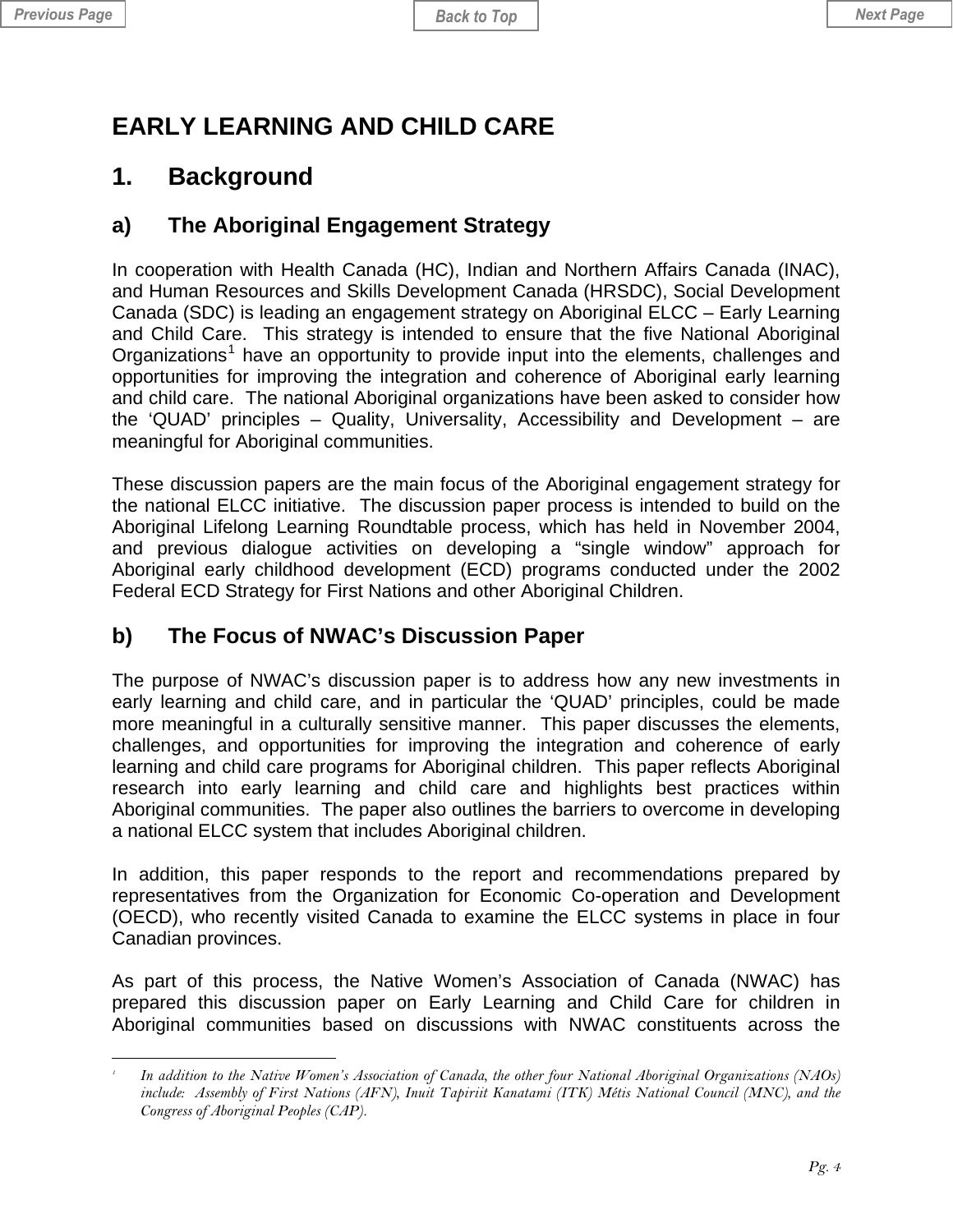<span id="page-4-0"></span>country. A "wrap-up" session was held April 18, in Ottawa, to consolidate views and concerns from NWAC constituents. It is understood that NWAC's contributions will be used to inform the development of a federal action plan and accountability strategy for an Aboriginal component of any new national ELCC initiative.

In this paper, as requested as part of the Aboriginal engagement strategy, NWAC provides its comments and concerns about using a "single window" lens, to ensure that any next steps on the "single window" initiative are informed by an understanding of Aboriginal women's perspectives, priorities and concerns about how to move forward.

## **2. NWAC's Fundamental Concerns about Aboriginal ELCC**

At the outset, NWAC representatives believe it is necessary to address the context which Aboriginal children, families and communities experience when it comes to the need for Early Learning and Child Care.

While there are very different circumstances in which Aboriginal children grow up across this country – whether on- of off-reserve, in urban environments to rural and remote communities, there are some very fundamental differences in our experiences from that of mainstream Canada. We challenge the governments, child care providers and experts and the public to make the effort to understand our concerns about the special particular needs of Aboriginal children, families and communities. The bottom-line is that we have an acute need for more early learning and child care than any other group in Canada, and current federal initiatives do not go far enough to address the "gaps" in service which we face.

#### **a) Multi-generational impacts of Residential Schools**

No group of children other than our Aboriginal children suffer from the direct and indirect, continuing and insidious, multi-generational impacts arising out of the trauma of the Residential School system. While there are a number of healing initiatives which have been supported across the country for residential school victims<sup>[2](#page-4-1)</sup>, their families and communities, there is still an unrecognized and unaddressed fact that our youngest suffer from the problems of family formation and care stemming back to the total assault on our language, culture and families. And, the higher rates of suicide in our communities also has a terrible impact upon our youngest, most vulnerable community members.

In terms of research, we urge people to go back to the Report of the Royal Commission on Aboriginal Peoples, Volume 3, which addressed the need for new directions in social policy because of the legacy of the residential schools and the child welfare system imposed upon our communities. $3$ 

 $\overline{a}$ *2 We wish to acknowledge here support from the Aboriginal Health Foundation.* 

<span id="page-4-2"></span><span id="page-4-1"></span>*In addition, there has been a further 10 years' of independent documentation, research and analysis of the multigenerational impacts of Residential Schools – often through the voices of victims and their families.*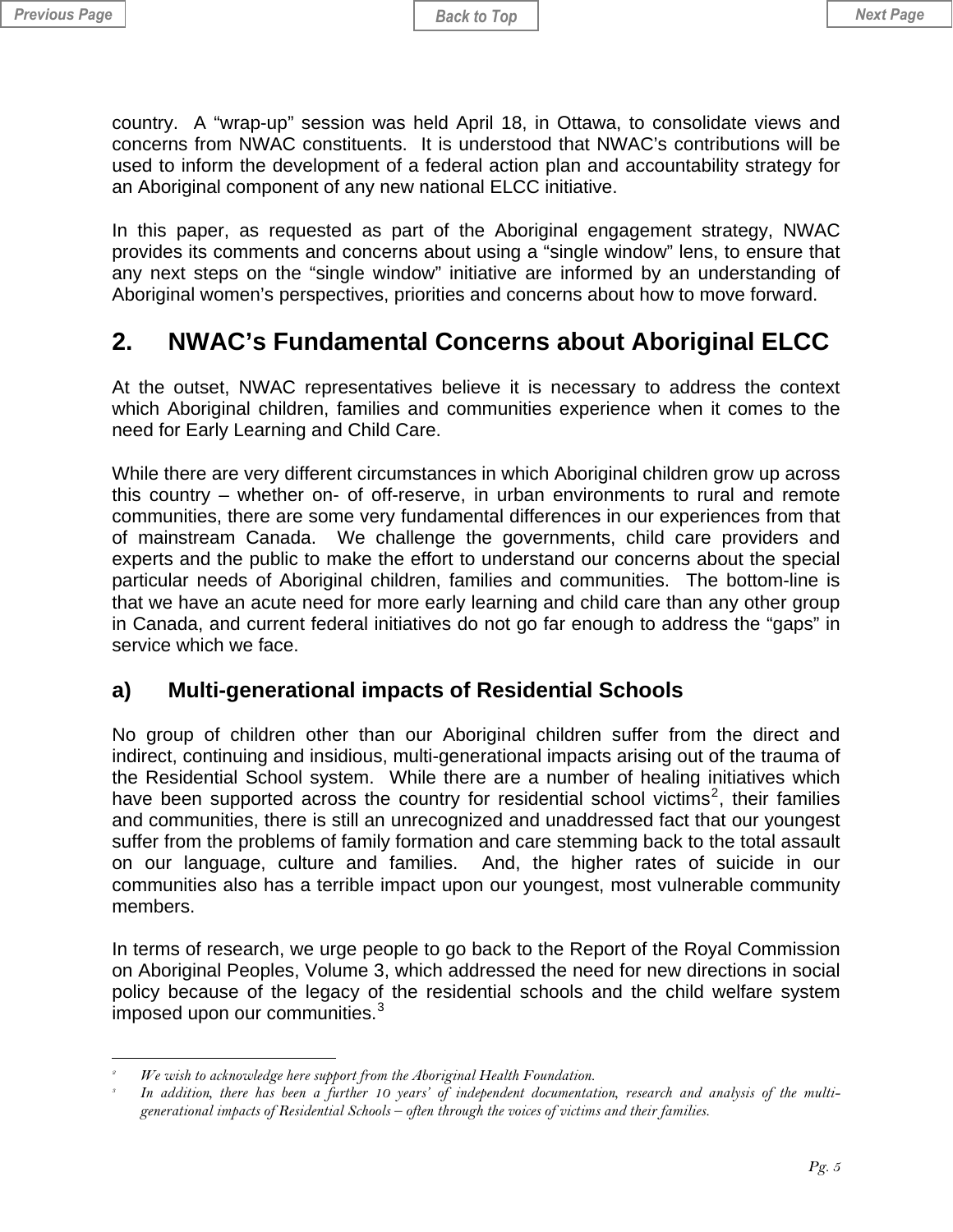#### <span id="page-5-0"></span>**b)** *Indian Act* **discrimination against Aboriginal women and children**

Many Canadians seem to believe that the problems with the old Indian Act provisions which disenfranchised women and their children if they married non-Indian spouses, was addressed by the Bill C-31 amendments in 1985. That isn't true. The effects of the discrimination against Aboriginal women and their children continue to plague us today, because of the divisions it has created within communities and families. Many people who have regained their "Indian Status" as a result of Bill C-31 have not been able to return to live in their communities due to a lack of housing, child care, employment etc. and as a result there has been continuing disruption of family life. Before Bill C-31 there was the same lack of basic services on reserve and so, the situation was exacerbated by an increase in membership. Aboriginal women were often blamed for this result and so continue to be treated as "second class" citizens with subtle and not-so-subtle impacts upon the self-confidence of Aboriginal mothers, aunties, and children.

#### **c) Aboriginal people are the poorest people in Canada**

As all the research shows, poverty is the most significant factor affecting the development of the child – from pre-natal to pre-school stages, if a child grows up in poverty, she or he has greater disadvantages than the child growing up in a higher income household. We need not recite the statistics here – documented again and again by the United Nations and non-governmental agencies – that Aboriginal people have the lowest standards of living of any group in Canada. Too little has been done to address the income gap Aboriginal people face relative to other Canadians – and it is our children which bear the worst impacts of poverty.<sup>[4](#page-5-1)</sup>

To be clear on this point: too many of our children grow up in overcrowded, poor quality housing, with problems arising from contaminated water, poor sewage, worse nutrition, lack of access to health and community services, living with families who do not have meaningful, stable employment. This is as much a concern in inner city environments as in remote Aboriginal communities.

#### **d) Aboriginal children have greater health challenges**

As a direct impact of higher rates of poverty, Aboriginal children experience greater health challenges. There is a range of handicaps which arise from lower birth weight, poor nutrition, overcrowding, higher rates of childhood disease, and Fetal Alcohol Effects (FAE), Fetal Alcohol Syndrome (FAS), and lack of access to appropriate early interventions to promote health and well-being, assessment and treatment for underlying conditions. Substandard housing, particularly in the north and the lack of access to healthy foods due to prohibitive costs takes a further toll on the health of children.

<span id="page-5-1"></span> $\overline{a}$ *4 As Ontario Lt-Gov. James Bartelman has highlighted with his push to bring books to distant Aboriginal communities, too many of our pre-schoolers and students are handicapped in developing basic literacy and numeracy skills because they do not have access to the books in schools and at home which mainstream Canadians take for granted.*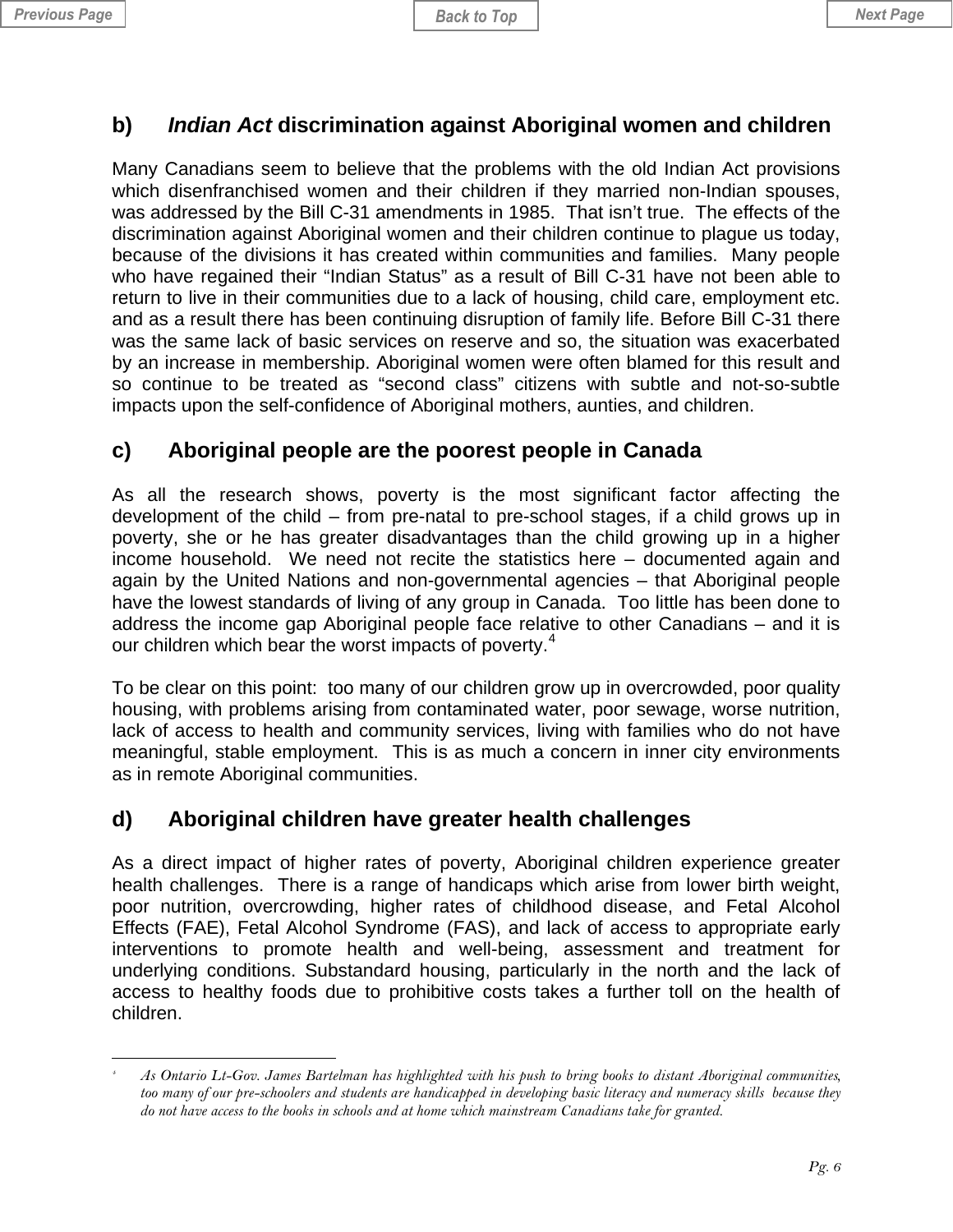#### <span id="page-6-0"></span>**e) There are more Aboriginal children with "special needs"**

As a result, more Aboriginal children have "special needs" – and as a whole, our communities have less resources than anyone else to help these children get a "brighter future"!<sup>[5](#page-6-1)</sup> We are angry that governments find ways of excusing themselves from addressing the needs of our children, when Canadian parents living in the mainstream take it as a given that children with "special needs" have to have special supports. In a recent Toronto Star exposé on the shocking conditions Aboriginal children are growing up with in Northern Ontario remote reserves, it was noted:

*A study of 1,800 children in Grades 1, 3, 5 and 7 in Sioux Lookout communities in 2003-04 found that more than 86 per cent were at least two grade levels behind in both literacy and numeracy, which would classify them as special needs students under Ontario's education system.[6](#page-6-2) (emphasis added)* 

David Kakegamic, the Education Director at the Sandy Lake First Nation is quoted, "I have 94 students on a waiting list for formal assessment, but no money to get that done. We need the resources to help our children be ready to learn at par with children in Thunder Bay or Toronto." (p. A24)

Meanwhile, the Indian Affairs official responsible for Education funding in Ontario, told the Toronto Star reporter the reason she turned down Sandy Lake's request for \$104,000 to assess these 94 needy students is that she was not convinced they used a definition of "special need" consistent with definitions in other school jurisdictions. (p. A25) This kind of racist approach condemns Aboriginal children with special needs to permanent handicaps.

## **f) Demographically there are more Aboriginal children**

Everyone knows that there are more young people in our Aboriginal communities, but policy makers do not seem to understand that this requires a more robust response. The funding formulas for early learning and child care which are used in the mainstream, do not address the fact that we have more children in our communities. This translates into greater need for both capital and operational support for child care facilities and programs.

## **g) There are more Aboriginal mother/grandmother/auntie-led families**

Single families may be a reality in the mainstream – but it is different for Aboriginal children. As a result of family pressures, we have more mother, grandmother and

<span id="page-6-1"></span> $\overline{a}$ *5 One of the NWAC wrap-up participants noted that in her class of 28 kindergarten children in Happy Valley, Goose Bay, Labrador,* **23** *were recently diagnosed by provincial officials with FAE/FAS, but no treatment assistance has been forthcoming! 6*

<span id="page-6-2"></span> *<sup>&</sup>quot;Making the Grade", Lousie Brown, reporter, Toronto Star, April 23, 2005, pages A24 – A26. See full story attached at Appendix A*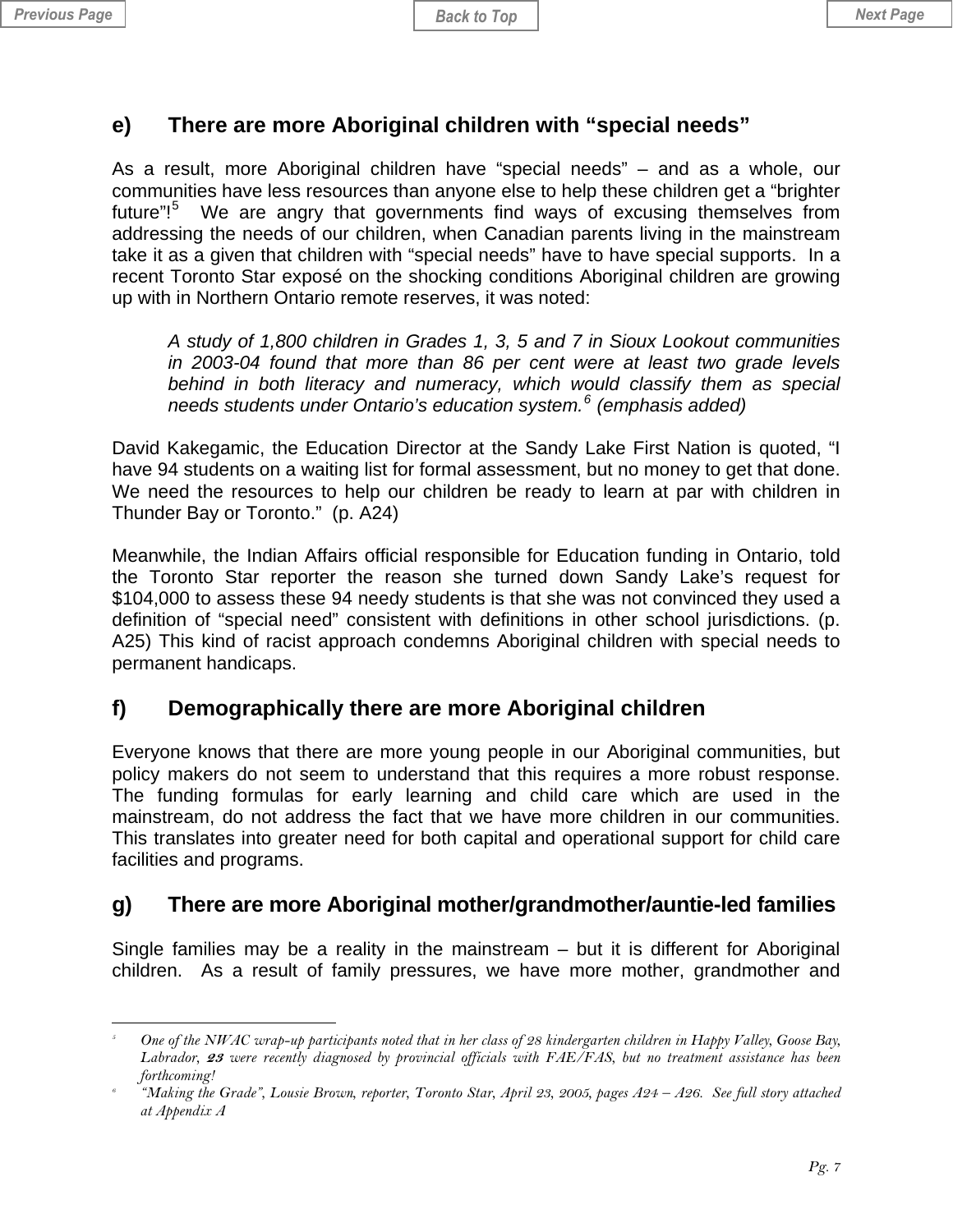<span id="page-7-0"></span>auntie-led families than the mainstream. Such single-led families often have fewer resources to help support our children.

## **h) There are more Aboriginal children in care**

Many observers are talking about the latest "sweep" of Aboriginal children – by which we mean that a higher percentage of Aboriginal children are in "care" compared with the mainstream. This poses different problems to provide appropriate early learning and child care, because a foster family or institutional setting may not be able to access culturally appropriate programs and services.

## **i) There are higher rates of teen and early pregnancies**

Again, the statistics are well-known, that there are more teen and early pregnancies in our communities. These early mothers may not have the necessary life skills to be good parents, and they need special supports that promote self sustainability so that reliance on social services does not increase. They require supportive services so that they can stay in school or enter the work force so that their children do not suffer from lack of opportunities.

## **j) There are higher rates of Aboriginal HIV/AIDS**

Health Canada has been documenting the higher rates of HIV/AIDS in the Aboriginal population, but who stops to think what impact this has upon our youngest children when their mother or father is diagnosed with HIV/AIDS. Without the full range of treatment and support which exists in the mainstream for those diagnosed with HIV/AIDS, our adults and youth have even tougher times being good parents.

## **k) There are higher rates of Aboriginal people in jail**

A final reality which impacts upon parents and their children, is that there are much higher rates of incarceration of Aboriginal people – leading to more single-led families and children in care. In the case of Aboriginal men who have been in custody, it is important to consider what can be done to help reintegrate them into family life and parental responsibilities.

## **l) There are different issues for those living off reserve**

Off reserve Aboriginal organizations and agencies must compete for "mainstream dollars" if they decide to provide culture based activities and services for urban Aboriginal children. This presents a huge challenge for these organizations and few are able to compete with other groups in accessing needed resources. In urban centers, generally, there may be more services available for Aboriginal people who live off reserve but few access these services due to the lack of a cultural component, discrimination, culture shock and a lack of trust in "mainstream institutions."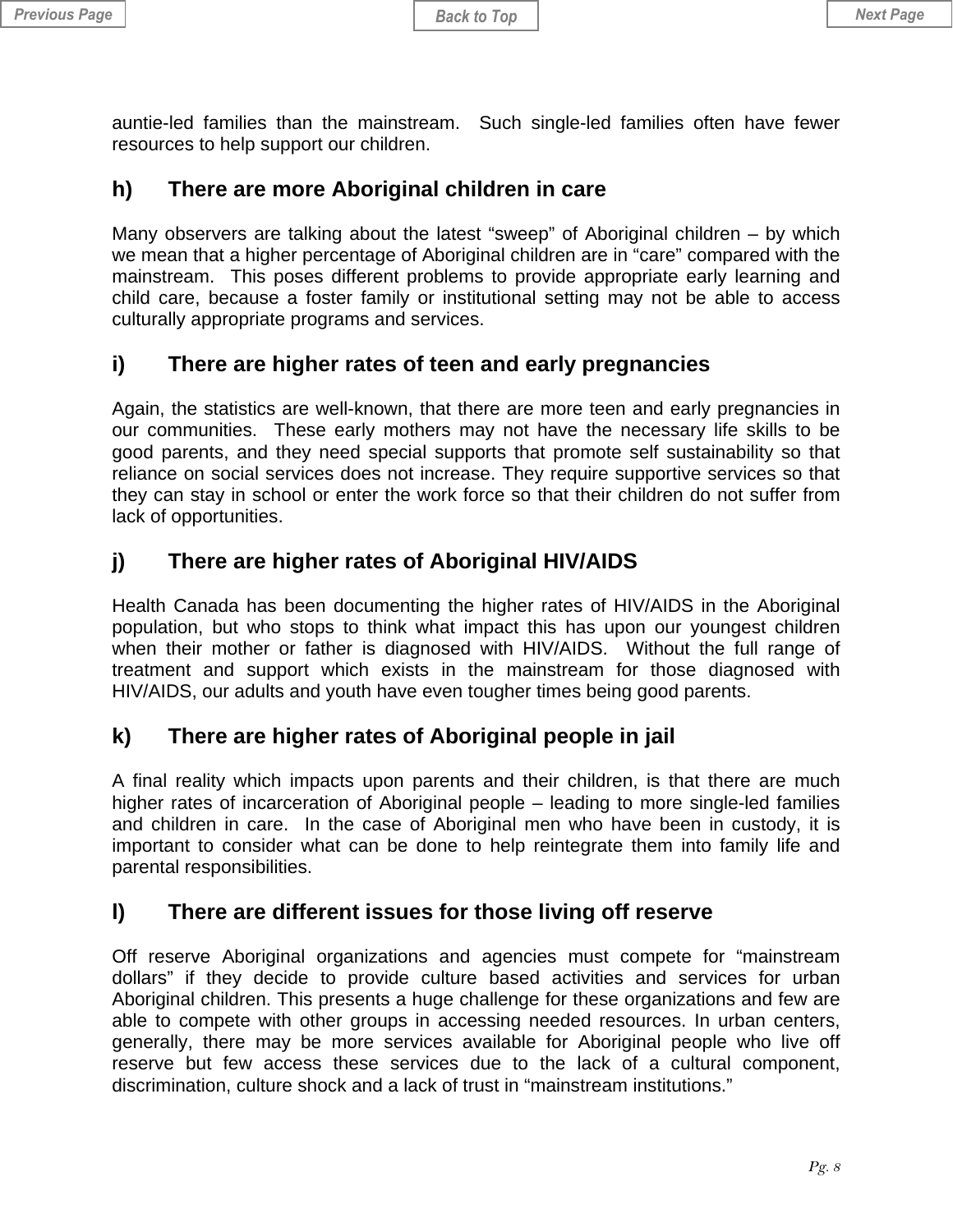#### <span id="page-8-0"></span>**m) OECD ELCC Report**

NWAC values the independent observations from the Report of the researchers from Organization for Economic Cooperation and Development. In particular, we want to underline that their findings that Aboriginal children are vulnerable because their parents are often on welfare or work irregular hours in low-paid jobs is accurate; along with the comments about Aboriginal communities suffering from exclusion, poverty and demoralization. We accept the central recommendation that there needs to be reinforcement of policies to support and include Aboriginal children in national ELCC initiatives – not as an "add-on" but as a core element of any new national initiative.

#### **n) Conclusion**

In conclusion, all of these factors contribute to a very different experience for Aboriginal children than in the mainstream – which need to be appreciated by policy and decisionmakers along with professional staff working with our children and communities.

We believe that whether funds flows from the federal government directly, or through provincial governments to provide support for ELCC to all residents in their provinces, there needs to be greater acknowledgement of the different conditions which our communities experience – and the need for a more concentrated, comprehensive, integrated response to the ELCC needs of Aboriginal children, families and communities.

As much as there may be compounding negative influences, we must guard against making Aboriginal parents and extended family members feel guilty. We need to focus on supports that help build positive sense of self, responsibility and realistic strategies for supporting children, parents and families.

A strong theme from our NWAC representatives has been the need to encourage and provide for more community-based, grassroots input into policy and decision-making and program delivery. Whether it is in the consultations about a Yukon Child Care Act or in the deliberations in First Nations' Councils, Métis organizations, etc., there needs to be greater responsibility taken for early learning and child care – not as a "women's" issue – but as a fundamental need for our communities.

And, we urge people to take greater note of what Aboriginal women are saying – "hear our voices" – because the priorities, concerns and suggestions we are making can contribute to more effective interventions to support healthy children, parents, families and communities.

## **3. Visualization Exercise**

As part of the Aboriginal engagement strategy, NWAC was invited to present a visualization of an integrated, coherent, QUAD-based ELCC system for Aboriginal children within a "single window" for ECD programs.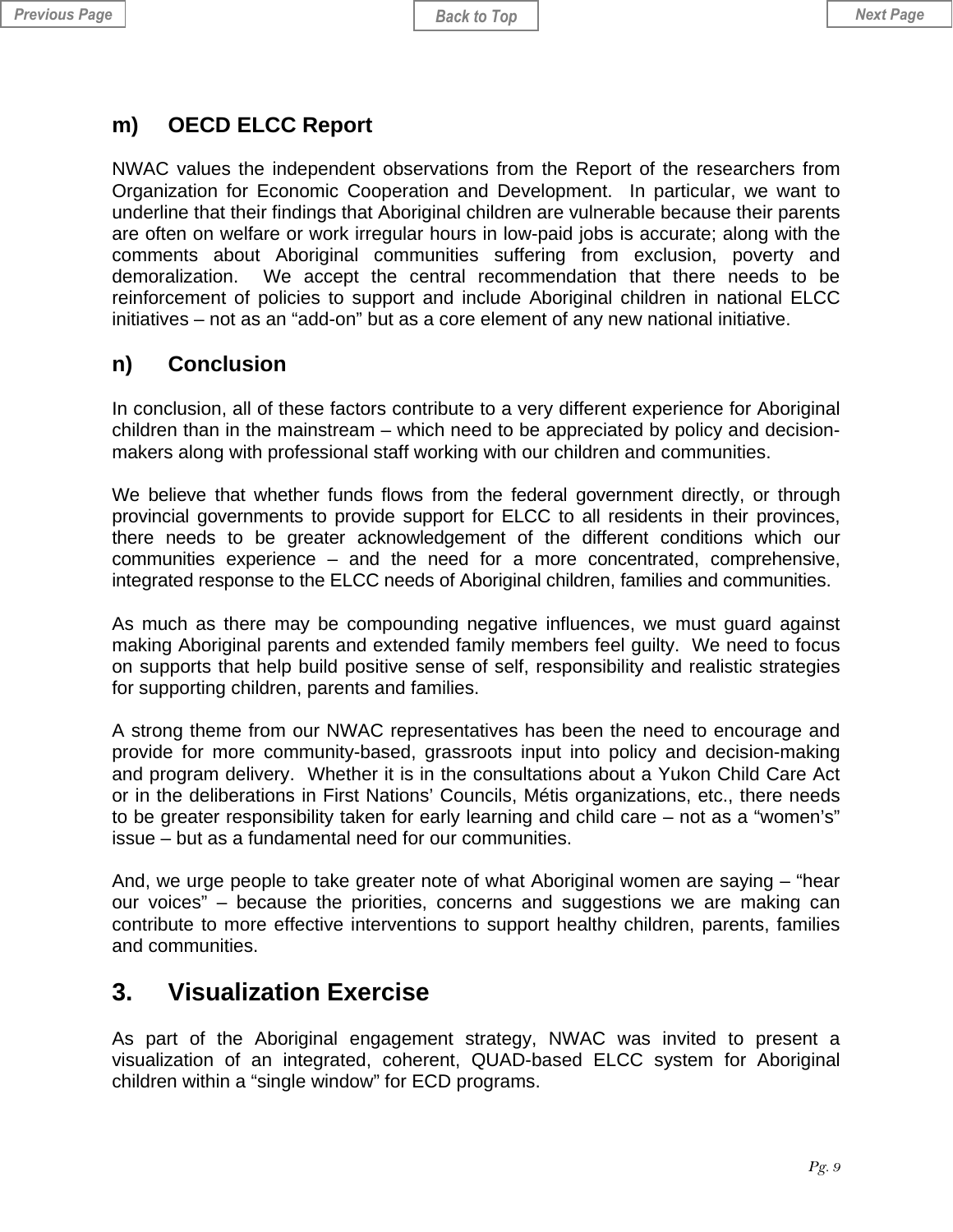<span id="page-9-0"></span>NWAC would like to record its concerns about the "single window" approach – which can mean a variety of things.

On the positive side, having access to more sources of support for Early Learning and Child Care to promote community-based Aboriginal programs and services would be a good thing. It could be facilitated by a common application approach, to access from multiple sources, the resources needed to build an integrated approach at the communitylevel. (See our ideas on elements of an Action Plan which follows in section 4.)

However, we have a real concern that "single-window" approaches can translate bureaucratically into some groups being excluded – for instance, when Indian Affairs or Health Canada set parameters for programs, non-reserve and Métis groups are told often they cannot access that federal assistance – which creates further inequities for Aboriginal children and their families. And, on the other hand, sometimes provinces respond that First Nations do not qualify for provincial assistance because they are a "federal responsibility".

Consolidation of programming within a "single window" can also make it easier in times of "budget review" exercises to cut-back and even eliminate Aboriginal specific programming.

What we visualize is the need for a national Aboriginal ELCC Council – made up of Aboriginal community representatives knowledgeable about early learning and child care – to advise if not actually direct federal departments and Aboriginal organizations on how best to support and promote better Aboriginal community-based programs and services – irrespective of whether the children are on- or off-reserve.

We visualize a scenario in which First Nations, Métis and Inuit do not experience exclusion and "bottom-of-the-barrel" attention, but rather a priority being given by policy and decision-makers to the absolute need for comprehensive strategies to improve early learning and provide better child care for every Aboriginal child.

#### **a) Quality**

For NWAC the "quality" principle of QUAD is key: every Aboriginal child should have access to quality – not second or neglected class – Early Learning and Child Care programs and services. What has to be faced, though, right now, is that we do not have quality services for all Aboriginal children – and there needs to be significantly increased national investment to ensure that those who have less get more!

NWAC wishes to record a concern about who sets the standards for determining how "quality" programming is provided to Aboriginal children and their families.

Not all of our community-based workers have the same degrees and certificates as mainstream workers, and yet they are vital in providing direct services.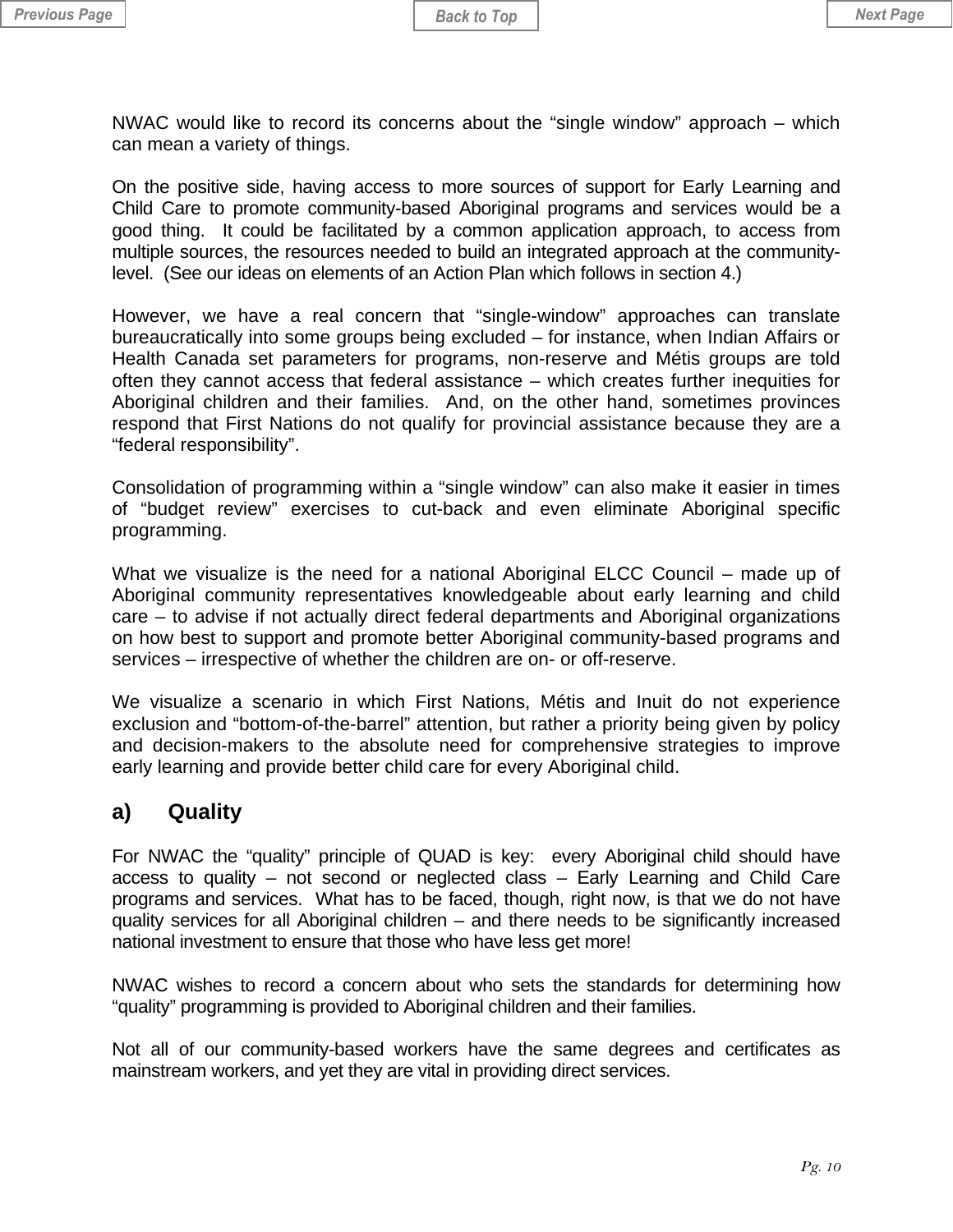<span id="page-10-0"></span>We believe that there is a need to evaluate – with Aboriginal community representatives being full partners – whether current standards and licensing/monitoring bodies need to factor in Aboriginal experience to ensure that "quality" is not used to screen out our workers.

We believe that the Aboriginal ELCC Action Plan should provide for support for the development and retention of qualified Aboriginal child care and early learning staff in our communities.

#### **b) Universal**

NWAC's overriding concern about the principle of "universality" is that each and every Aboriginal child, no matter whether she or he lives on- or off-reserve is entitled to appropriate early learning and child care support.

In terms of reaching Aboriginal "special needs" children, as noted above, it must be understood that we have very different needs from the mainstream. While in a mainstream pre-school program, there may be a few children with "special needs", as a result of the circumstances of our communities a very high percentage of our pre-school children may have "special needs". As a result, programs and services must be able to serve each and every one of those children with "special needs", especially when a majority of the kids are in need.

We have a concern though, about the extent to which sometimes we adopt the Western approach of segregating people by "special needs", and we want to see a more inclusive approach which ensures that children are not categorized and excluded from contact and growth with each other.

#### **c) Accessible**

Again, NWAC's overriding concern about the principle of "accessibility" is that each and every Aboriginal child, no matter whether she or he lives on- or off-reserve is entitled to appropriate early learning and child care support.

The Federal government needs to do more to ensure that non-reserve and Métis children, parents, families and communities are not disenfranchised from accessing support because of income barriers and lack of culturally appropriate facilities, staff and programs whether in the inner city to the most remote Aboriginal communities.

It is crucial that "communities" not be defined in ways which limit programs to those living on a land-base. "Communities" are not just confined to a land-base, but include groupings of people, sharing culture, language, tradition, across all ages, sharing a sense of ownership, values, worldview interest and hopes – so let us be inclusive in our recognition of Aboriginal communities.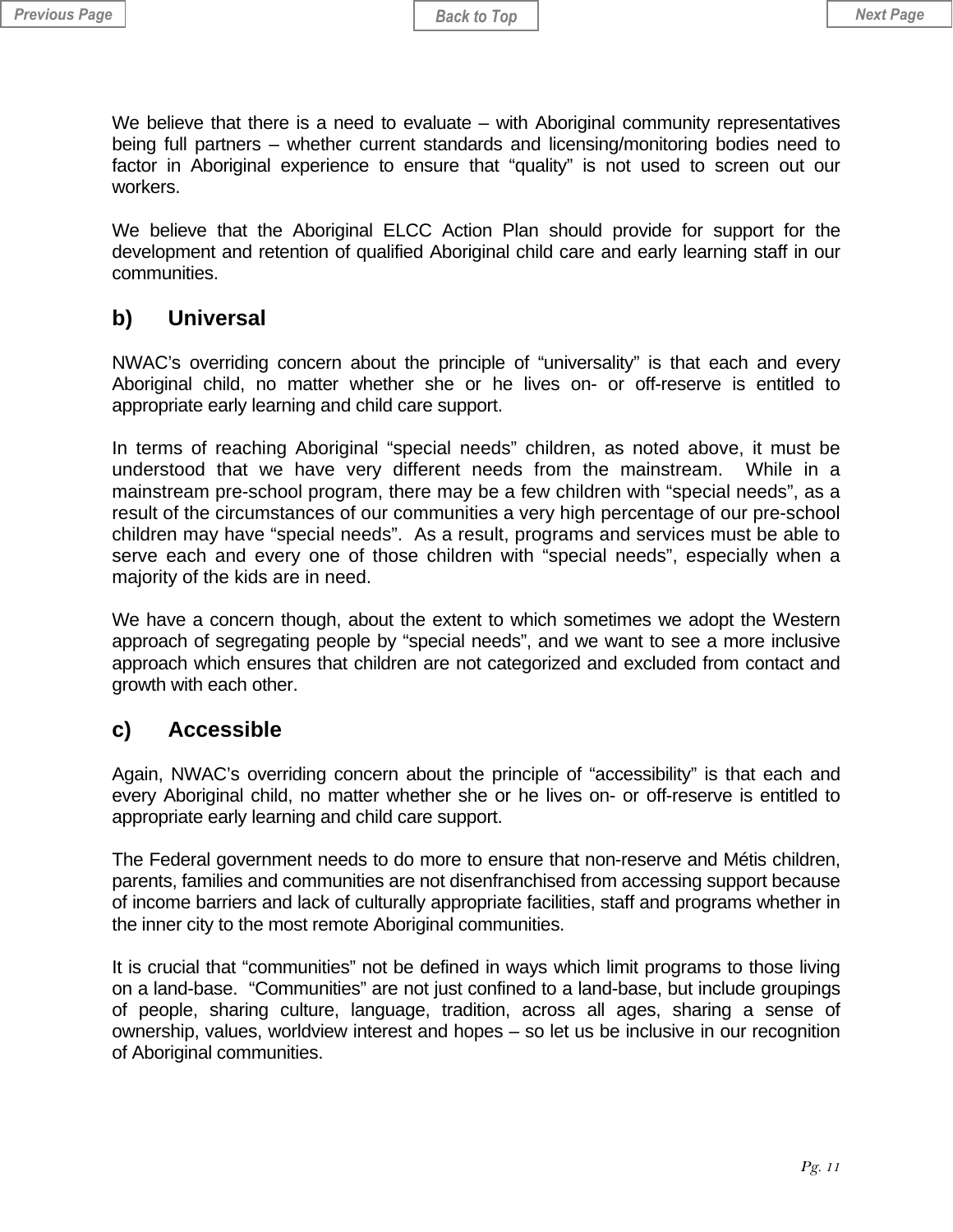<span id="page-11-0"></span>We visualize more outreach support being available so we can work with Aboriginal parents and connect their children into early learning and child care programs and services. We need more opportunities for home visits and working with parents to overcome their fears and lack of resources to access appropriate services.

We visualize assistance so we can purchase places for Aboriginal children to get into quality child care.

We visualize income support for grandmothers, aunties and other extended family members providing child care.

#### **d) Developmental**

In terms of the principle of "developmental support" we believe there need to have safe, secure, nurturing, and stimulating ELCC environments for all Aboriginal children, with culturally and developmentally appropriate learning models.

It is key to foster the child's spiritual, emotional, social, intellectual and physical development, and we need to find ways to build on existing Aboriginal language and cultural elements in programs – through the involvement of Elders, families and Aboriginal women in the design, development and delivery of programs.

We need more opportunities to share our stories – and learn from our traditional teachers and experiences of promoting healthy children and families. We need to support our value system of social inclusion and community.

It is important for mothers to raise good sons as well as daughters and to find ways to engage our Aboriginal fathers, men and boys in playing and being with our children.

We need to have more support for our family workers to be able to go and visit with mothers and families, especially the teenage mothers and fathers, to help them understand how they can help their children.

## **4. Action Plan**

NWAC wishes to provide the following input into a new federal action plan on how to expand and improve Aboriginal Early Learning and Care Care through prioritizing investments, and clarifying roles and responsibilities, targets, and timelines. Our inputs build on the work of the Aboriginal Lifelong Learning Roundtable process, in which NWAC participated in November 2004, and NWAC's Background Paper: From the Womb to the Tomb, from October 2004.

## **a) Quality and Developmental Support**

There needs to be support to for capacity development for existing programs and services and more Aboriginal people in Early Childhood Development.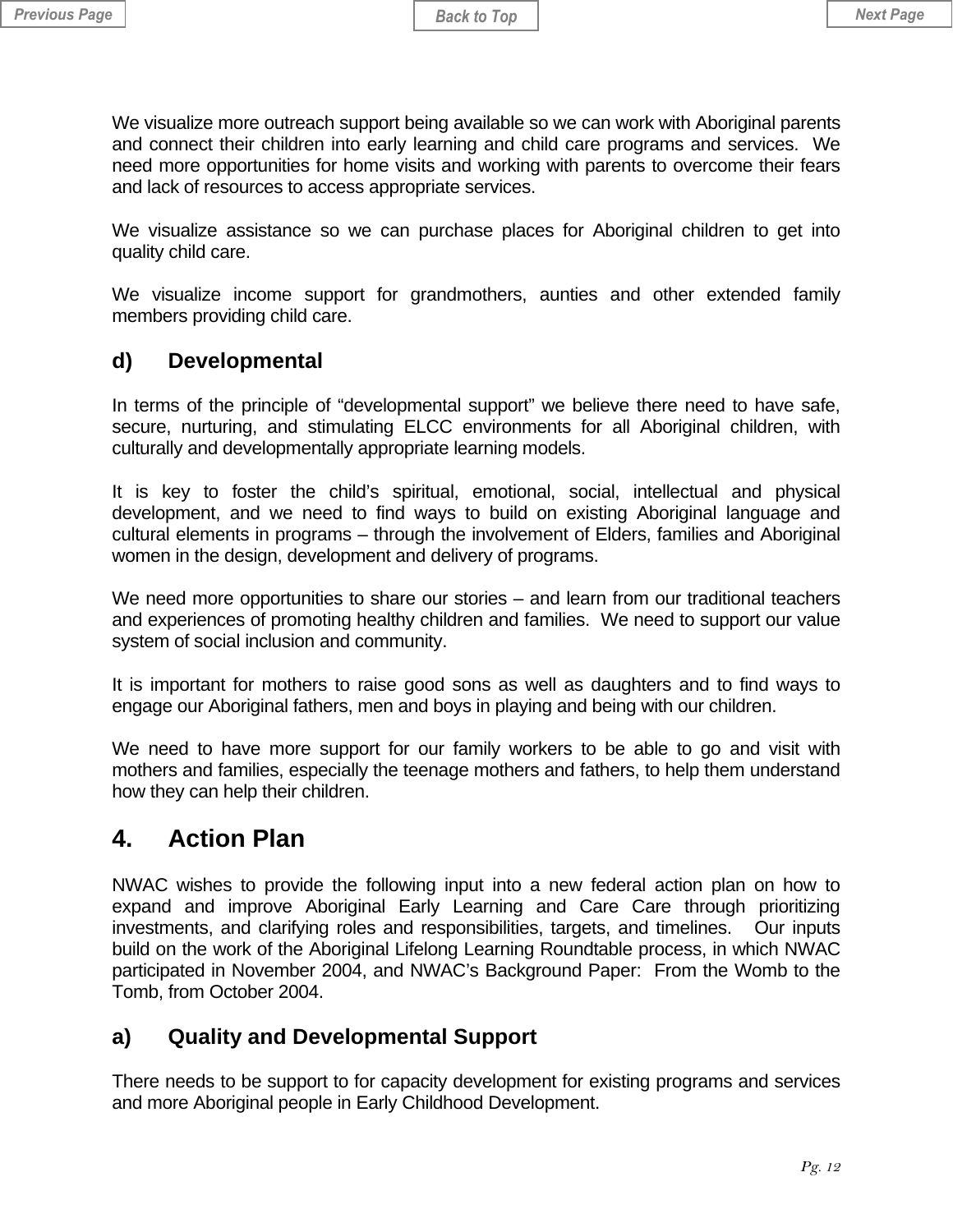<span id="page-12-0"></span>There needs to be an increase in the number of Aboriginal child care workers.

There needs to be income support – recognition and compensation – for extended family members caring for Aboriginal children.

We need to have more training done in the community rather than forcing people to leave the community, which is especially difficult in rural and remote settings, where workers have to uproot or leave their own families, find accommodation and support in a strange environment, etc.<sup>[7](#page-12-1)</sup>

Aboriginal community representatives need to be involved in defining our own standards or deciding whether we are prepared to adopt provincial ELCC standards.

We need to support outreach to parents, particularly the young ones.

We need to support culturally relevant programs and involvement of our Elders and women at all levels.

#### **b) Universality**

Every Aboriginal community needs Aboriginal daycare.

We need more support for capital and operational funding to build and maintain ELCC facilities, staff and programs.

There needs to be particular attention to closing the gap for Aboriginal children with "special needs" compared with the services available in the mainstream. People have to understand and design programs and services that at times are needed for the majority of Aboriginal children because of the effects of FAE/FAS, poor nutrition, health status, etc.

We need creative responses which work outside of the confines of federal/provincial program constraints – for instance, trying to get funding for wheelchair accessibility onreserve, and being told we cannot qualify because of program criteria.

<span id="page-12-1"></span> $\overline{a}$ *7 As stated in NWAC's paper From the Womb to the Tomb:* 

**Access and Increased integration***: The concept that lifelong learning is "from the womb to the tomb" must be embedded into all approaches to lifelong learning. For Aboriginal women access and increased integration into learning initiatives is essential however, basic supports are just as vital as access itself. This is particularly the case for single parent women, low-income families and those living in rural and isolated communities. Some basic requirements for First Nations, Métis and Inuit women and their children attending education and/or skills training programming include affordable housing, adequate funding for school supplies, safe, reliable and accessible daycare facilities, culturally appropriate, gender specific sexual health education (and adequate, accessible, confidential provision of reproductive health supplies and services), transportation, access to telephone lines, internet connection/hardware and resources such as mentoring and coaching for learning at home and in the community. (Page 3)*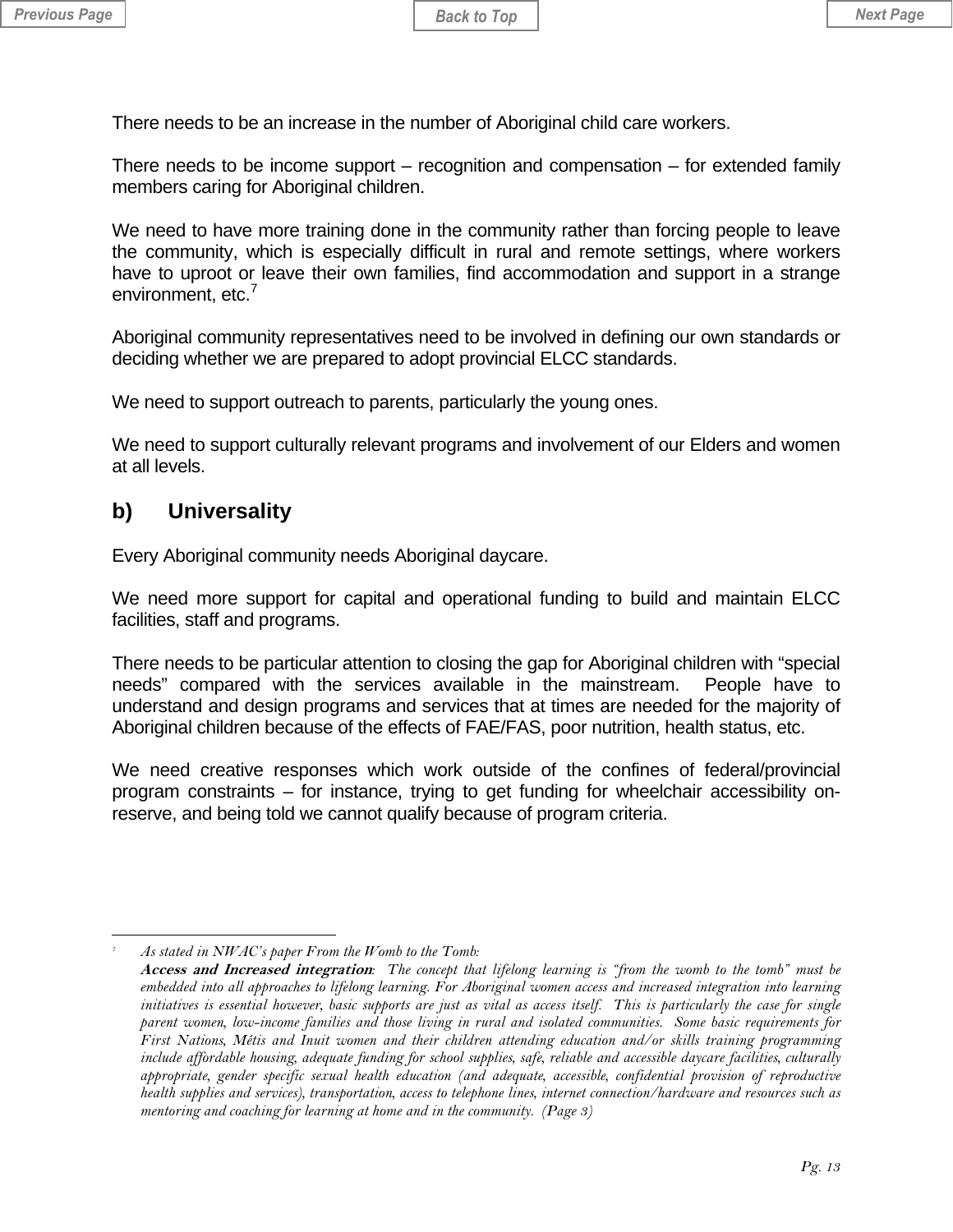#### <span id="page-13-0"></span>**c) Accessibility**

We need transportation assistance – to ensure parents can get their children to the early learning and child care programs and services. This is a particular problem whether onreserve or in rural and remote areas where there is no public transportation system.

We need more outreach workers and advocates to work on behalf of parents and families who need services for their children.

We need respite care for parents and extended family members to give them relief when dealing with children with special needs.

We need more trained resource teachers and assistants in our communities.

We need more support to encourage parents to not be ashamed and feel judged if they have a child with "special needs".

We need support for life skill development, especially for the very young parents, single mothers, those with HIV/AIDS, those returning from custody, etc.

There needs to be more support for community planning and integration of services to ensure that there is seamless transition from pre-natal to infant, pre-school and early school programs and services.

## **d) Moving Towards a Single Window**

NWAC supports a single, simplified application process to access the necessary resources to support community-based Aboriginal Early Learning and Child Care programs and services.

NWAC supports modified reporting requirements to end the overlap, duplication and waste of resources which our communities experience in having to meet different reporting requirements from Health Canada, Human Resources and Skills Development Canada, Indian and Northern Affairs Canada, and the new Public Health Agency, etc.

NWAC is concerned that there inequities built into a number of federal programs – and example we heard was that in Ontario there are four program consultants through the Public Health Agency to support the 75 CAPC and  $34$  CPNP projects<sup>[8](#page-13-1)</sup>, while Health Canada also has four program consultants for the 19 Aboriginal Head Start projects. We recommend that more resources be directed to the community level so that we can design, develop, deliver, monitor and support our own programs.

<span id="page-13-1"></span> $\overline{a}$ *8 CAPC = Community Action Program for Children, as known as Brighter Futures program; CPNP = Canada Prenatal Nutrition Program*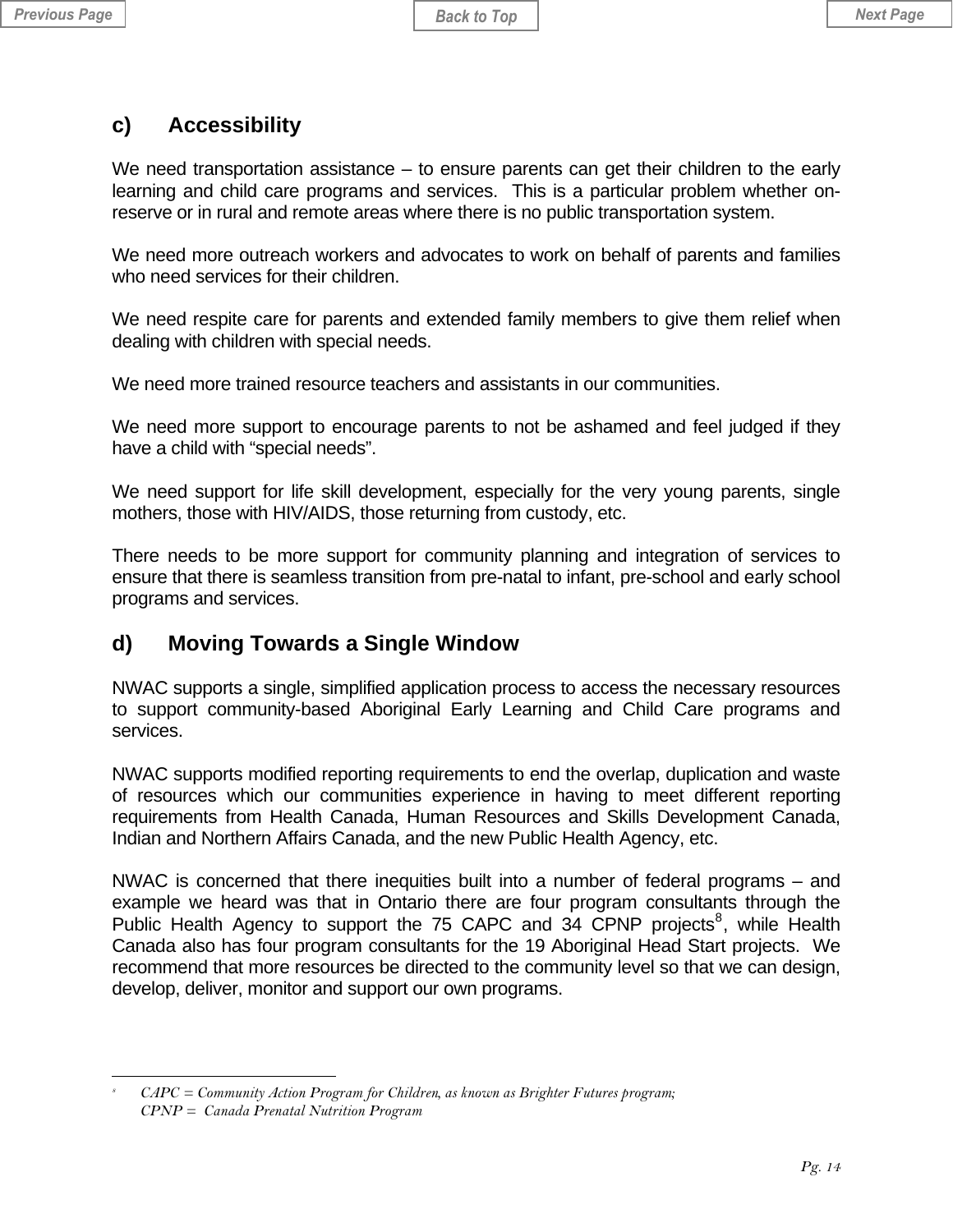<span id="page-14-0"></span>We propose Aboriginal ELCC Council – made up of community-based Aboriginal representatives knowledgeable about ELCC to advise if not actually direct federal departments and Aboriginal organizations on how best to support and promote better Aboriginal community-based programs and services – irrespective of whether the children are on- or off-reserve.

The government needs to understand that "accountability" is not about our communities always having to report "up" about our activities, but also, the government needs to be accountable for providing the appropriate resources and tools so that we can provide the support needed in our communities. We need to be able to see where there are gaps in the support the government is providing by getting full reports on what it is doing – not just how our communities are managing!

There needs to be recognition of the fact that there is a patchwork of different Aboriginal ELCC programming across the country. For instance, the Ontario Government supports a "Healthy Babies, Healthy Children" initiative which is available to Aboriginal communities, but a number of other provinces have no comparable initiatives.

We need to support a smooth transition from pre-natal to infant to pre-school to early school programming in our communities.

#### **e) Evidence-based programming**

NWAC representatives wish to state categorically to government that all the evidencebased research shows that programs work better in Aboriginal communities IF you trust our people to design, develop and deliver them!

We insist that governments involve community representatives from the "get-go" and not after the bureaucrats in Ottawa or provincial capitals have developed policies or programs.

There needs to be demonstration of increased trust and confidence in our ability to decide what's best for our communities.

Experience of NWAC participants has been that when communities are able to design programs, we can do so more effectively and efficiently than outside policy makers.

We believe it would be helpful in this regard to have a website supported which can be used to feature best practices, examples of community action, evidence-based research, etc.

Our Elders, traditional teachers, women and community members need to be fully involved and not just "experts" from outside our communities. We are committed to work in collaboration, in partnership, but with our full – not token – participation.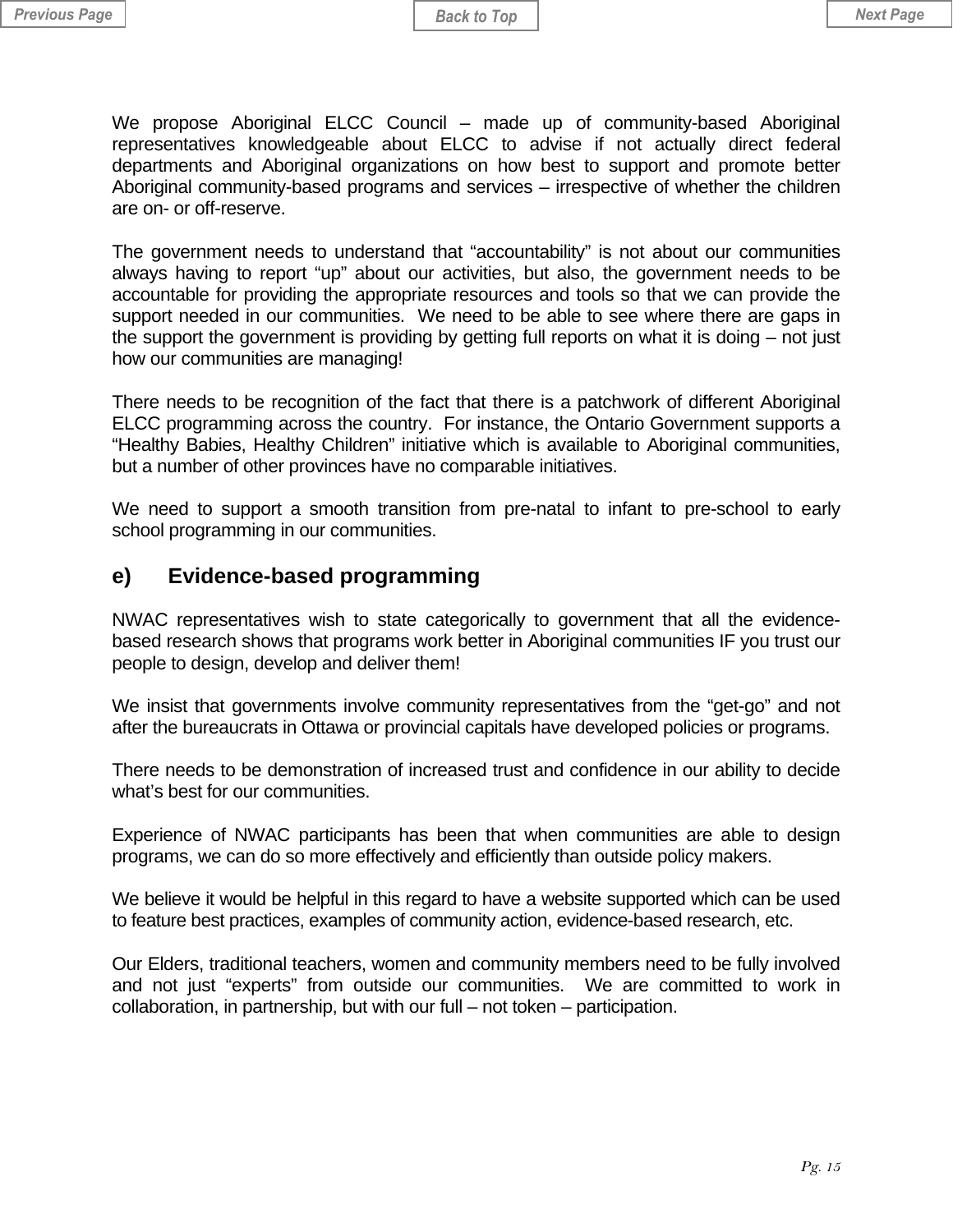## <span id="page-15-0"></span>**f) Funding**

NWAC's position is that Aboriginal parents should not be charged fees when Aboriginal children access daycare. We have even heard of situations when Aboriginal parents have daycare subsidies, and the daycare then turns around and charges that parent a higher rate "because you are being subsidized". Subsidies should be income-tested.

There needs to be more capital funding provided – not just initially for construction of new facilities, but on a continuing basis over time to provide for expansion as needed and up-keep and replacement of facilities.

There also needs to be recognition of the fact that in many Aboriginal communities – onreserve and in rural and remote areas – that there is a lack of community infrastructure, which makes the construction and upkeep of daycare facilities more expensive than in the mainstream. A particular problem is the lack of adequate public transportation facilities, so transportation support assistance is vital.

We need support, too, for what are called "ancillary" services – for example, many of us have started out with snack programs, only to realize that we need to be providing full breakfasts and lunches so that children get good nutrition, and often we are told that food is not an allowable expense under one program or another. We often have to rely on food donations and volunteer efforts to make sure our children get well fed.

We need funding for supportive services for parents and not just their children. This is what we mean in the Aboriginal community about a holistic approach to services – not just focusing on need without addressing the full range of other needs.

We need funding for physical access improvements to create barrier-free environments, whether for a wheelchair, a child who is seeing or hearing-challenged.

We need funding for recreational equipment. We ask policy makers and funders to contrast the experience of a city daycare where child care workers can take children out to a local schoolyard or park to access recreational equipment, whereas in our communities there is often a deficit of community recreation facilities and equipment.

## **g) Human Resource Development**

NWAC believes that there needs to be support for our own regulation system so that our cultural competencies can be recognized and respected.

We urge governments to understand that if you under-resource Aboriginal Early Learning and Child Care, then you will produce increased burn-out and loss of quality services for Aboriginal children and families.

The annualized funding and reporting project-based system is a problem; we need to see long-term continuing resourcing for our programs.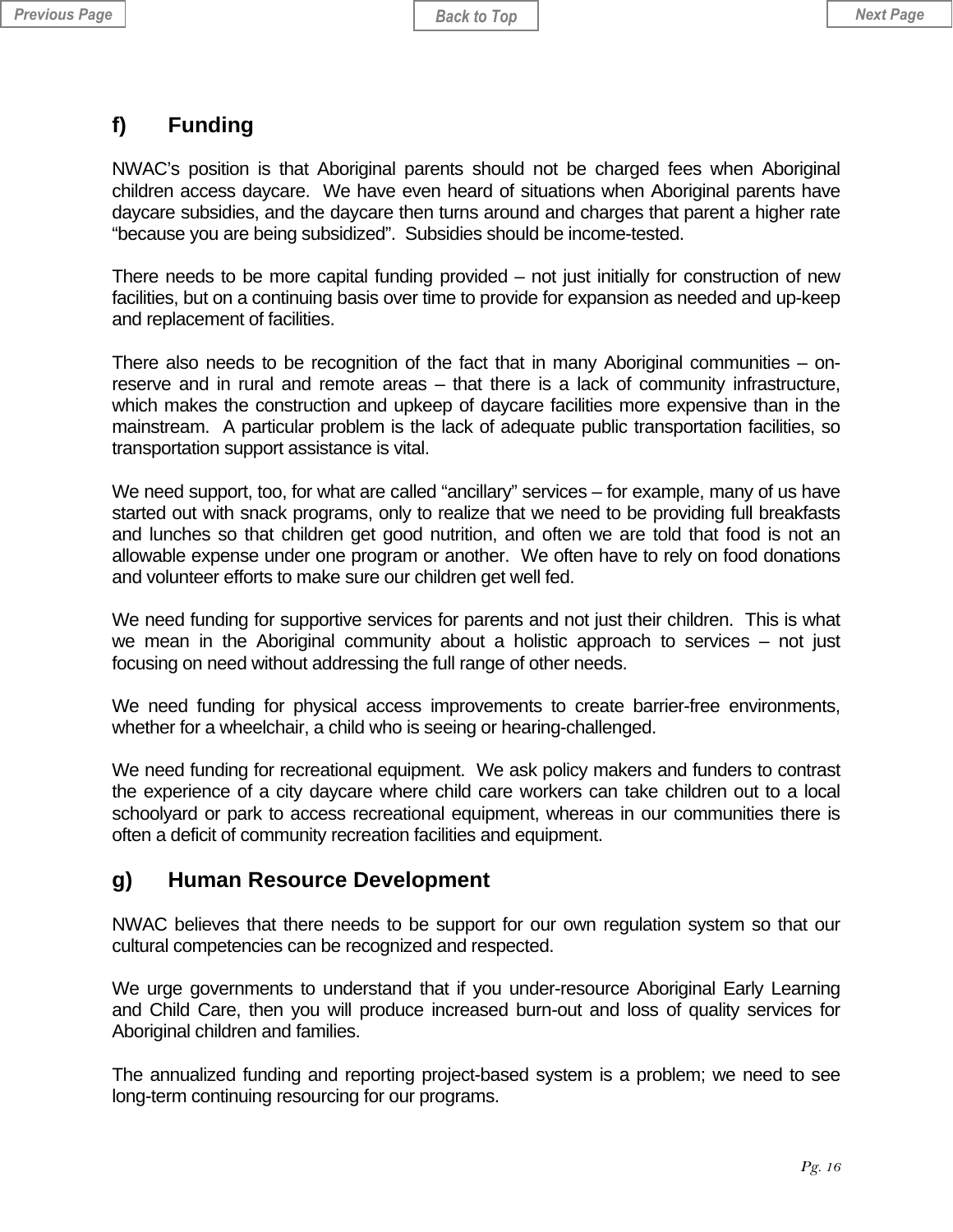<span id="page-16-0"></span>Aboriginal communities are not supported to provide comparable benefits so we end up losing many qualified people to the mainstream systems.

We need to bring the trainers to the people at the community level. Our women staff with children, in particular, cannot leave the community to access training because they do not have a support system to look after their children and families.

There needs to be more support for long distance education and satellite learning too.

There is a need for on-going professional development and upgrading of skills by our staff.

#### **h) Priorities**

NWAC urges government to understand that communities need the capacity and respect for identifying their needs.

We believe the proposed Aboriginal ELCC Council should be given scope to set ELCC priorities.

Flexibility needs to be built into the Aboriginal ELCC system.

There needs to be more coordination with the funding support through Aboriginal Resource Development Agreement holders (the ARDAs) to support more training of early learning and child care workers.

Federal funding for ELCC which flows to provinces should be used to close the gap in Aboriginal ELCC too.

#### **i) Evaluation**

There needs to be focus on results – we need to measure success better, but we should always be mindful of the full needs of the child, the physical, mental and spiritual.

We need to focus on what the individual child's capacity is.

Children who are cared for and participate in the community will become leaders in our communities.

There needs to be measurement in the fullest sense of "quality of life" and not just educational achievement levels. Being happy, fulfilled and maintaining your life is a good thing in its own right.

Keep in mind the holistic sense of child development – focus on how children interact developmentally and culturally.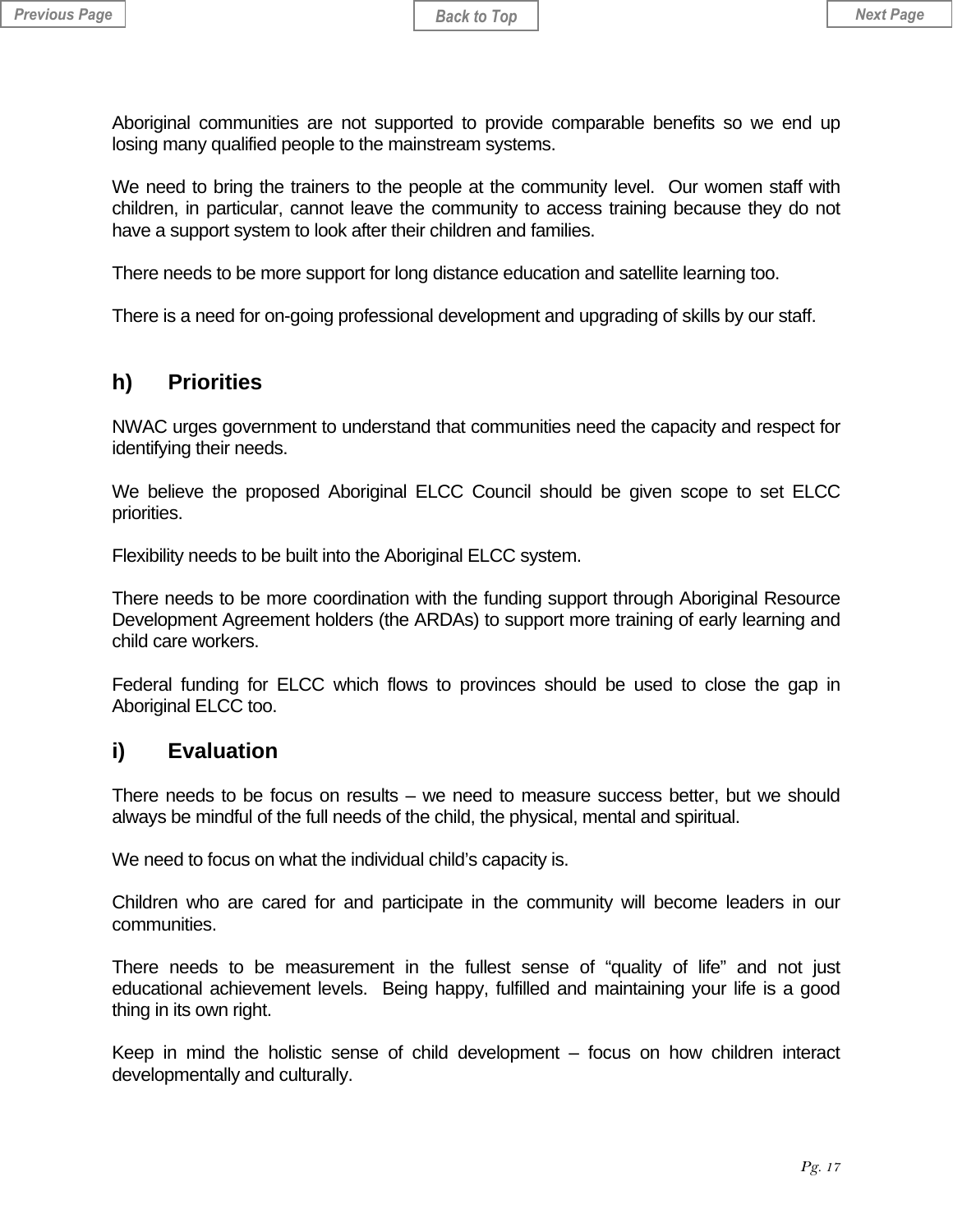<span id="page-17-0"></span>We need to track Aboriginal language retention and cultural awareness.

We need to track measures of increased family involvement with children.

We need to track the increase in volunteers and how we are getting people in our community more involved.

## **j) Data systems**

As is apparent from the Auditor-General's reports, federal departments do not have good data systems on how our children are doing – in large part because federal departments continue to try to collect data without involving our communities as full partners and owners of data.

There is almost no reliable data available to track effectively early childhood development and Aboriginal participation in ELCC. This needs to be addressed in any new policy initiative by working with our communities to build data collection in from the start, through our direct participation.

We should look to the experiences of some of the Alternative schools to learn from their best practices around data collection.

## **k) Accountability Strategy**

NWAC accepts that Aboriginal ELCC accountability plans should include strategies to report on:

- **Q** descriptive and expenditure information on all early learning and care programs and services;
- **Q** proposed indicators of availability/accessibility; and
- $\Box$  proposed indicators of quality and developmental programming.

However, there needs to be more support for sharing stories of our success and our experiences.

We need to look at other indicators too, such as community acceptance and involvement in ELCC; increase in volunteers, increased participation of Elders, etc.

We need to see if we have built a system in which there is seamless transition rather than gaps as children, youth and adults move through the stages of life.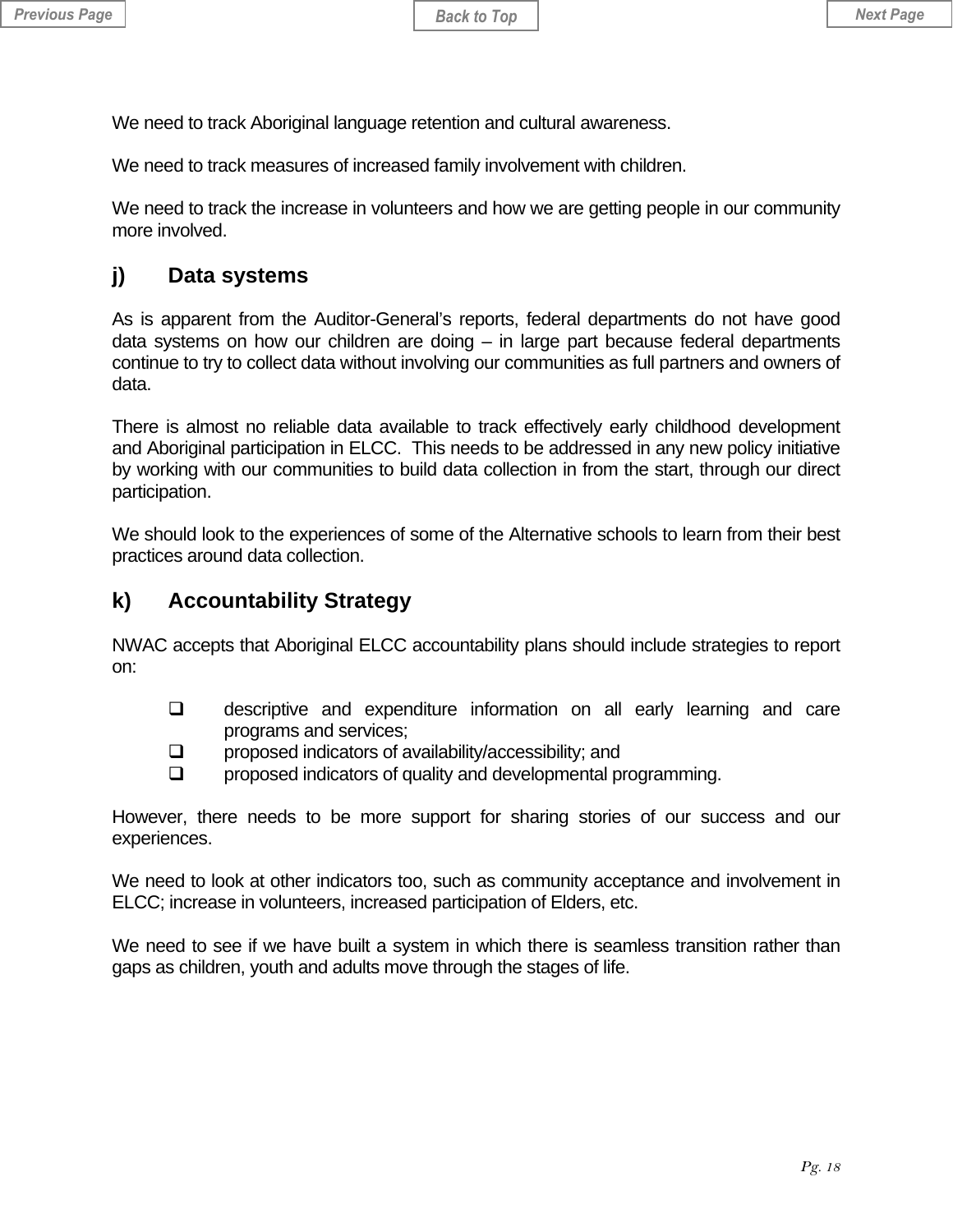## <span id="page-18-0"></span>**5. Conclusion**

NWAC is prepared to work with federal departments and other Aboriginal organizations to ensure that a concentrated, comprehensive strategy to support quality, universal, accessible and developmentally-focussed Aboriginal Early Learning and Child Care.

Our families and communities do not want to condemn another generation of children to lack of opportunities for growth by depriving them of the most appropriate start on life. We believe Canadians support equity for Aboriginal children too, and we challenge the federal and provincial governments to ensure that programs and services are developed with us to meet the real needs of our communities – from the womb to the tomb!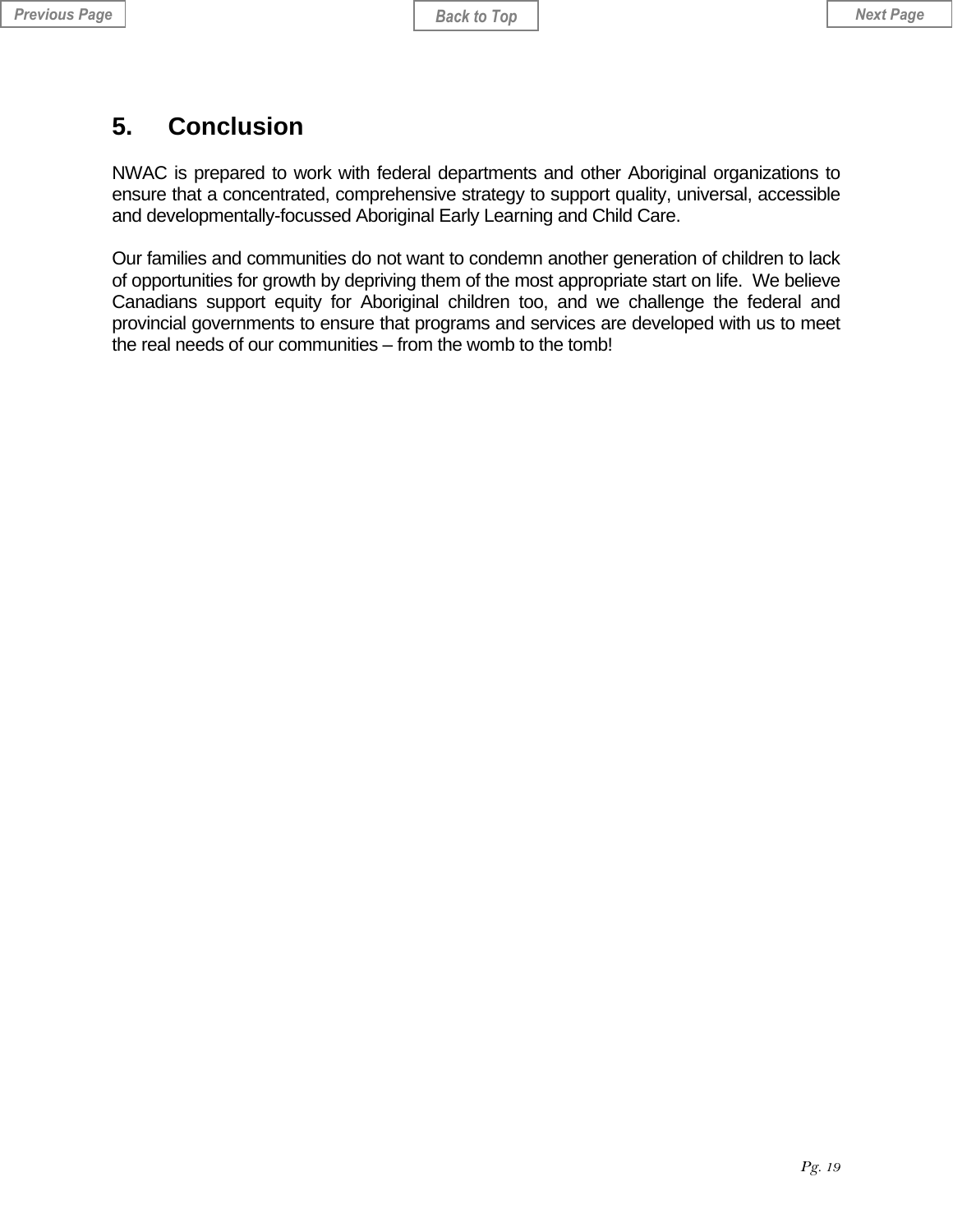## **APPENDIX "A"**

#### <span id="page-19-0"></span>**Making the grade: Gap between native, non-native schools growing. Students don't get the support they need to learn.**

Louise Brown, Toronto Star -- April 23, 2005

Up here north of 50, in a town unmarked on maps and unlinked by road to anywhere at all but primeval woodland, there lives a genius girl who may be doomed.

She looks like any 9-year-old, perched at her bedroom computer in T-shirt and jeans, downloading Eminem and giggling at "South Park versus The Simpsons."

But Kayla Rae has a gift. She can do math better than 99 per cent of kids her age anywhere, not just here in North Spirit Lake, a tiny fly-in reserve northwest of Thunder Bay.

The psychologist who tested Kayla says she could grow up to be anything she wants; she could be the one to cure cancer, she's that smart.

"I can do Grade 6 subtraction and I'm only in Grade 4," she boasts. "My teacher Joseph lets me stay for lunch to do extra work."

Kayla loves to learn. She has only missed two days this year at her seven-room grade school; both times she was sent home with a fever.

But there's more to Kayla's story. She keeps falling asleep at her desk. She has been crying lately after school and she won't tell teacher Joseph Farsang why. Last week, she bombed a quiz that Farsang was sure she would ace.

And there's something else. Her shoulders slump, she falls back in her chair and drops her eyes.

"I can't read," Kayla mumbles, hanging her head. "I don't know how." Anywhere else in Ontario, a 9-year-old non-reader who is fatigued and depressed would unleash an army of experts, from reading specialists to social workers. There might be an annoying wait, but help would come.

But not here, in fly-in communities like the 24 that make up Sioux Lookout District First Nations, which stretches from Lake Superior to Hudson Bay.

Here, that safety net so taken for granted in the south disappears, and some of neediest children in Canada are left without the help they need to learn.

There is no literacy consultant Farsang can ask why a child with an almost photographic memory for numbers cannot master her alphabet. There is no social worker here, 660 kilometres from Thunder Bay, to listen when Kayla speaks of an aunt who hanged herself.

This is ground zero of the growing education gap between Canada's native and nonnative children.

In native schools on reserves, which are paid for by the federal government instead of the province, educators say there is too little help for children with heartbreaking need.

Local communities say they are left to run schools with empty bookshelves, loose teaching requirements, rampant turnover, no mandatory curriculum, no system for checking how well students are doing and no money to fly in experts to determine why even bright students like Kayla sometimes can't learn.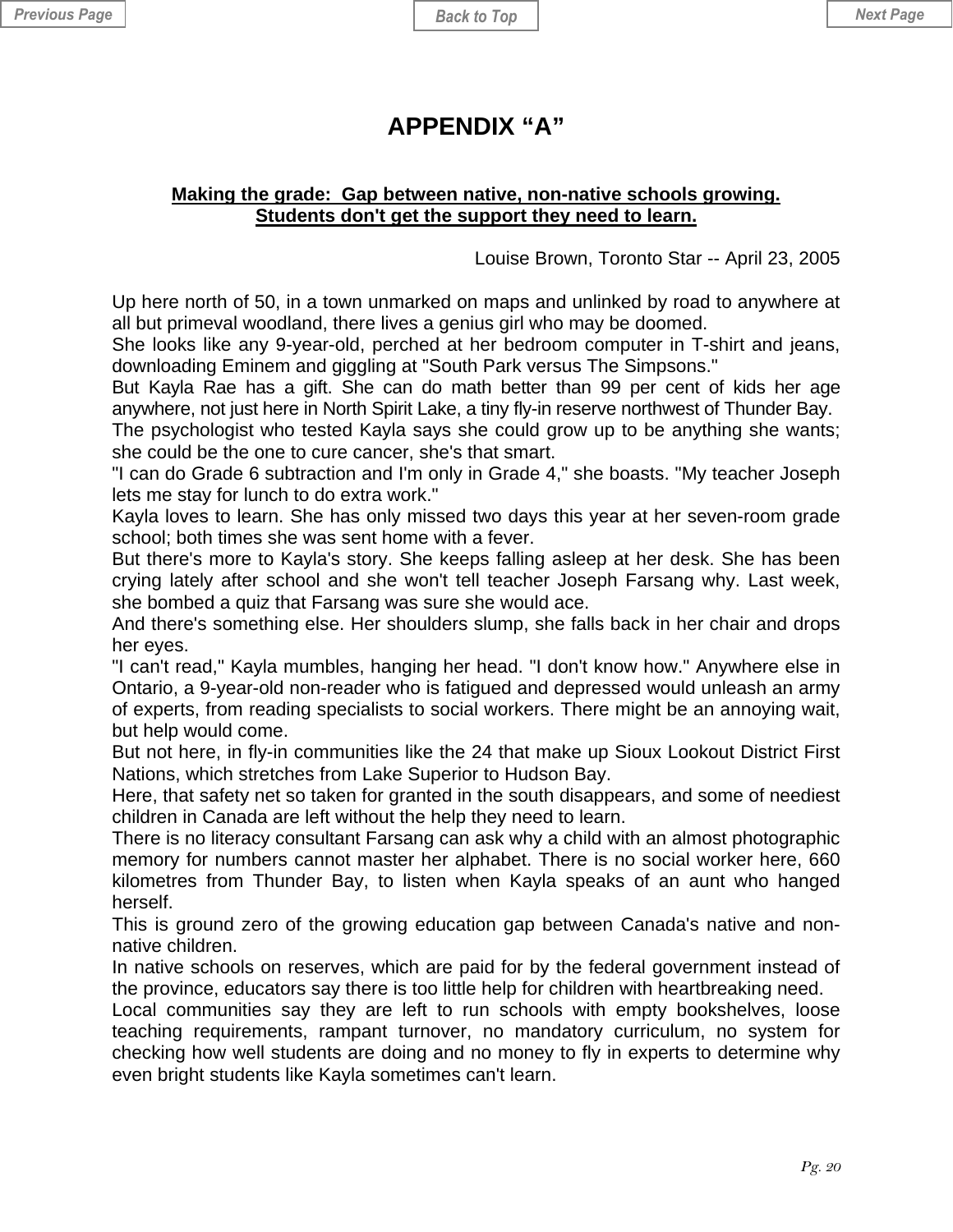Here, in tiny grade schools sprinkled across the north, Canada's booming ranks of First Nations children start to fall to last place. By Grade 12, nearly 60 per cent will drop out in frustration and either head home or hit big-city streets, roughly twice the dropout rate anywhere else in Canada. A study of 1,800 children in Grades 1, 3, 5 and 7 in Sioux Lookout communities in 2003-04 found that more than 86 per cent were at least two grade levels behind in both literacy and numeracy, which would classify them as special needs students under Ontario's education system.

At first glance, the tangle of obstacles facing these children seems insurmountable; the hunger pangs of poverty, the brain damage and hearing loss of fetal alcohol syndrome, the mistrust of education among families still living with the memory of residential school abuse, the inherited despair of a welfare community where as few as 1 in 4 have jobs; the truancy of children whose parents are often addicted to crack cocaine and alcohol.

Just last Monday in North Spirit Lake, the school cancelled classes because only 20 of the 70 students were sent to school.

But dysfunctional families bear only part of the blame.

Canada's auditor-general has sounded the alarm twice in five years over woefully inadequate federal funding for native schools, and Ottawa is slated to meet with aboriginal leaders next month in a policy retreat to seek ways to shrink the learning gap. Locally, a small number of band councils have been guilty of steering education dollars away from the classroom.

And some communities are just too small and remote to have the police and social services to ensure the kind of calm and safe environment that children learn in best.

Yet no matter how small the fly-in reserve, it will have a grade school, which is why native leaders have zeroed in on schools as the place where change must start.

In Northern Ontario, a group of native educators say they have the makings of a plan for schooling that could be a first step out of the despair that has haunted these communities.

They admit it takes heavy lifting to remove the obstacles facing these children, but that's exactly what specialists like speech pathologists, psychologists and occupational therapists are trained to do. These consultants used to be flown into remote reserves back when Ottawa ran the schools 20 years ago.

So now Sioux Lookout District wants to bring them back, so struggling children here get the same help as they would anywhere else in Ontario. Moreover, they also want to make schools a hub that can reach out and address some of the larger social issues, from parenting to literacy.

They believe that the cycle of despair can be broken slowly, child by child.

Without it, the future seems grim.

What hope is there for bright prankster Samuel Meekis, a North Spirit kindergarten student whose birth defect means he cannot speak, cannot fully hear and breathes through a tube in his throat?

A Winnipeg doctor has said Samuel needs speech therapy every day, but the closest therapist is in Thunder Bay.

Samuel's classroom aide, Chrystal, has no special training. She spends much of her time answering school phones, because the secretary was laid off earlier this month when funding ran out. When Chrystal does find time for Samuel, she teaches him sign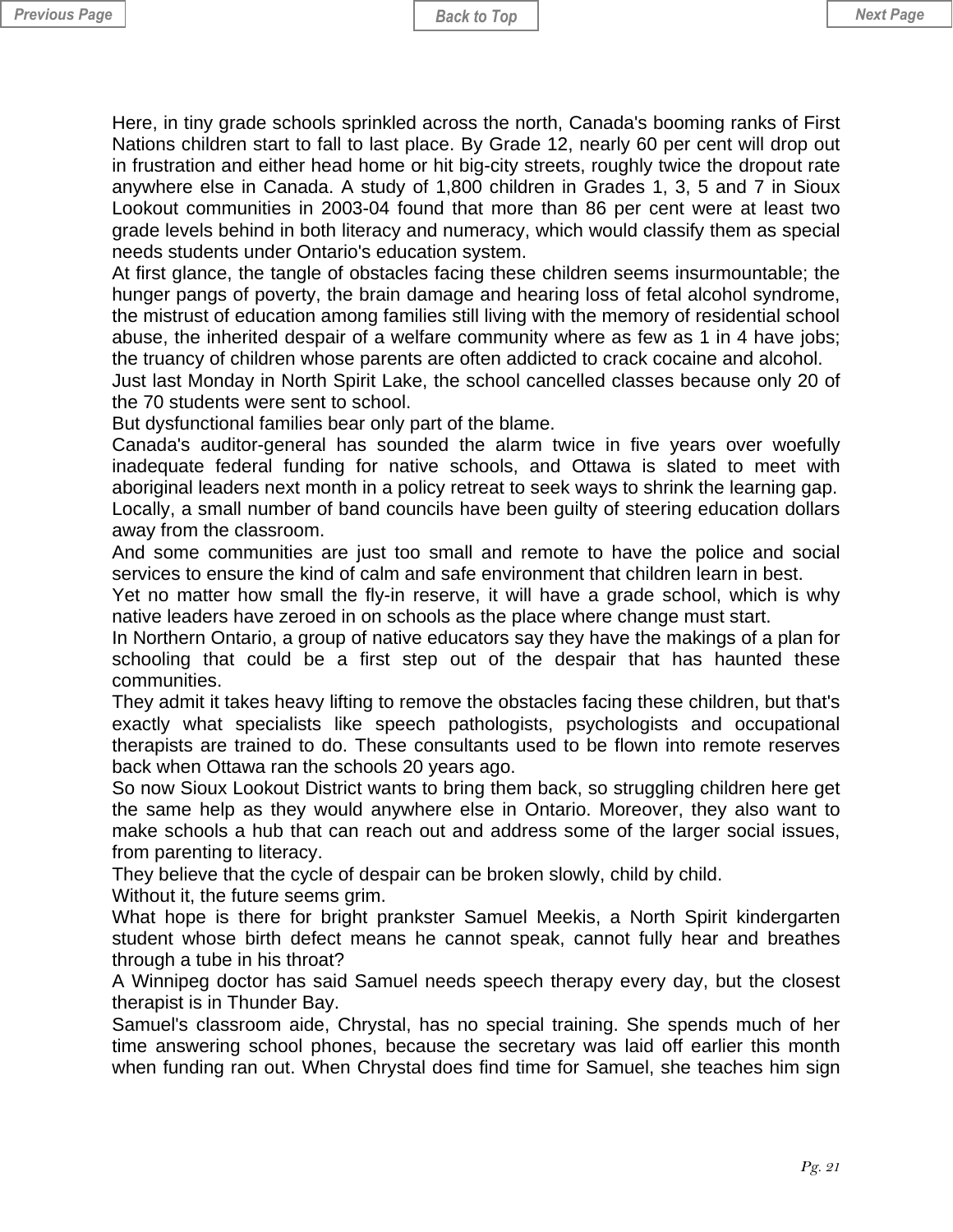language from a book, even though no one else in town knows sign language, including his mother.

What hope is there for Gerald Ignace, an affable 12-year-old who has brain damage caused by fetal alcohol syndrome?

Gerald is North Spirit's unofficial Welcome Wagon; wandering the streets pulling his empty red wagon, he greets visitors with cheery questions.

"Do you have a dog? What's your mom's name?"

The next day he will ask them again.

In school, Gerald also has an aide called a "tutor-escort" who admits he has no notion how to help the boy learn. Angus Rae sets a timer for Gerald to sit still for 15 minutes and copy down words. Gerald can't understand what he reads; he just copies the symbols. Psychologists say he would be better off learning life skills like how not to poke people or wander into homes without knocking.

This is why you need people who know how to evaluate special need, say the educators of the Sioux Lookout District first Nations.

"The social factors facing our children make our special education caseload so much higher than other places, but we have no resources to help them," says David Kakegamic, education director at Sandy Lake First Nations, a fly-in reserve north of North Spirit.

"I have 94 students on a waiting list for formal assessment, but no money to get that done. We need the resources to help our children be ready to learn at par with children in Thunder Bay or Toronto," he says.

Through a proposed \$5-million pilot project called Saving Our Children, the Sioux Lookout District Education Planning Committee has called for social workers, reading consultants, speech therapists and psychologists to fly in on a regular basis to help figure out how best to help children like Kayla, Gerald and Samuel.

The plan also urges the creation of pre-school centres, adult literacy programs, parenting help, books for the community and annual eye and ear exams in the schools.

It is a first step, but an indispensable one. The alternative is another generation of children ill-equipped with the skills to graduate from high school, go on to higher learning and become informed citizens ready to take decision-making roles at home and in the wider world.

So far, Indian and Northern Affairs Canada has rejected the proposal.

Meanwhile, a growing chorus of native and non-native advocates say the current system has gone on long enough:

Canada's Auditor-General Sheila Fraser slammed Ottawa last November for failing native children who live on reserves. She said school funding is so inadequate compared to provincial public schools that it will take 28 years for them to catch up to the high school graduation rates of their non-native peers.

Former Premier Bob Rae was so alarmed by the learning gap between native and nonnative children as he reviewed post-secondary education for the Ontario government that he called for a plan to encourage more native students to pursue higher learning.

Ontario Lieutenant-Governor James Bartleman, whose mother is Ojibwa, is so concerned about the reserves he calls "Ontario's Third World" that he has sent more than a million books to fill the empty class shelves and will start summer literacy camps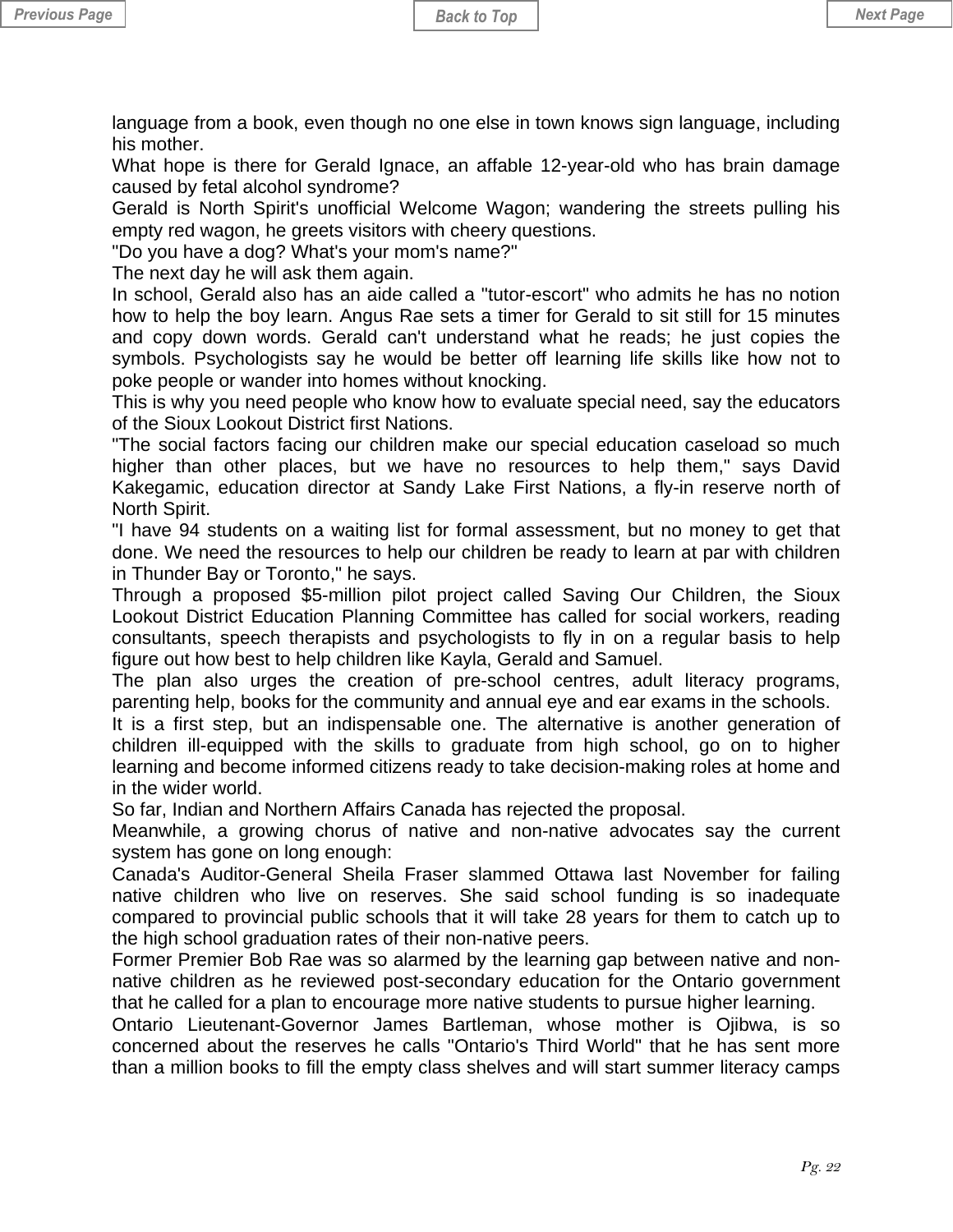this July. He has twinned 100 northern native schools with schools in the south, which have pledged to send books to fill the empty library shelves.

"It's just criminal that the same opportunities are not in these isolated communities," said Bartleman in a recent interview. "If they don't get educated, they have disdain for themselves and others, they become a menace to themselves and others and in the end, the taxpayer picks up the cost."

MP Andy Scott, Canada's Minister of Indian and Northern Affairs, praises Bartleman's book drive as a "value-added" gesture, but agrees it doesn't let Ottawa off the hook for improving native schools.

He says education is now recognized as the key to closing the sizeable gap in quality of life between native and non-native communities.

"The past is full of examples of failed efforts to solve the problem ... but it's fair to say education is the driver on closing that gap. It's one of the most critical issues," said Scott in an interview yesterday. He said a policy retreat May 31 will see government and aboriginal leaders seek ways to shrink the learning gap, and admits "much more money will be needed."

But artist Saul Williams says native children are not getting a fair shake.

"I'm sorry to say it, but these are racist standards at play across the north, and a whole generation of children are being cheated right here in Ontario," says Williams, education director at Weagamow First Nations, a fly-in reserve an hour north of North Spirit by bush plane.

"Where else would there be such a double standard? Our children don't have the same opportunity as other children in the same province."

While the per-student operating grant on a reserve school is not always vastly different from the per-student grant anywhere else in Ontario - about \$7,500 a year - its buying power can be only half as strong, say educators, because of the high cost of doing business in the north.

These are isolated communities where everything has to be flown in and out, so even bananas for a morning snack program cost \$4.45 a kilogram. Communities cannot afford their own psychologist or speech pathologist, and it can cost up to \$4,000 to send a student and accompanying adult to a big city such as Winnipeg to see a specialist.

Unlike the 2 million children in public schools run by the province, whose reading and math skills are the focus of a new Literacy and Numeracy Secretariat and squads of roving specialists who visit schools preaching the latest reading techniques, children on reserves are on their own.

Schools are "encouraged" to follow the provincial curriculum, but no one checks to make sure that's the case, and there's no money to conduct the kind of regular testing that happens elsewhere in the province.

Teacher turnover is rampant because the isolation can be brutal. It often costs \$400 by bush plane, each way, to reach the nearest library, gym or coffee shop. Joseph Farsang is the third teacher in Kayla's class this year. It doesn't help that the conditions can be rough. North Spirit's teachers' quarters had no heat or running water for weeks this winter.

In the rest of Ontario, teachers are required to have a university degree. Many remote reserves have native teachers who did not finish university, and sometimes not Grade 12, but who earn an abridged form of a bachelor of education degree recognized only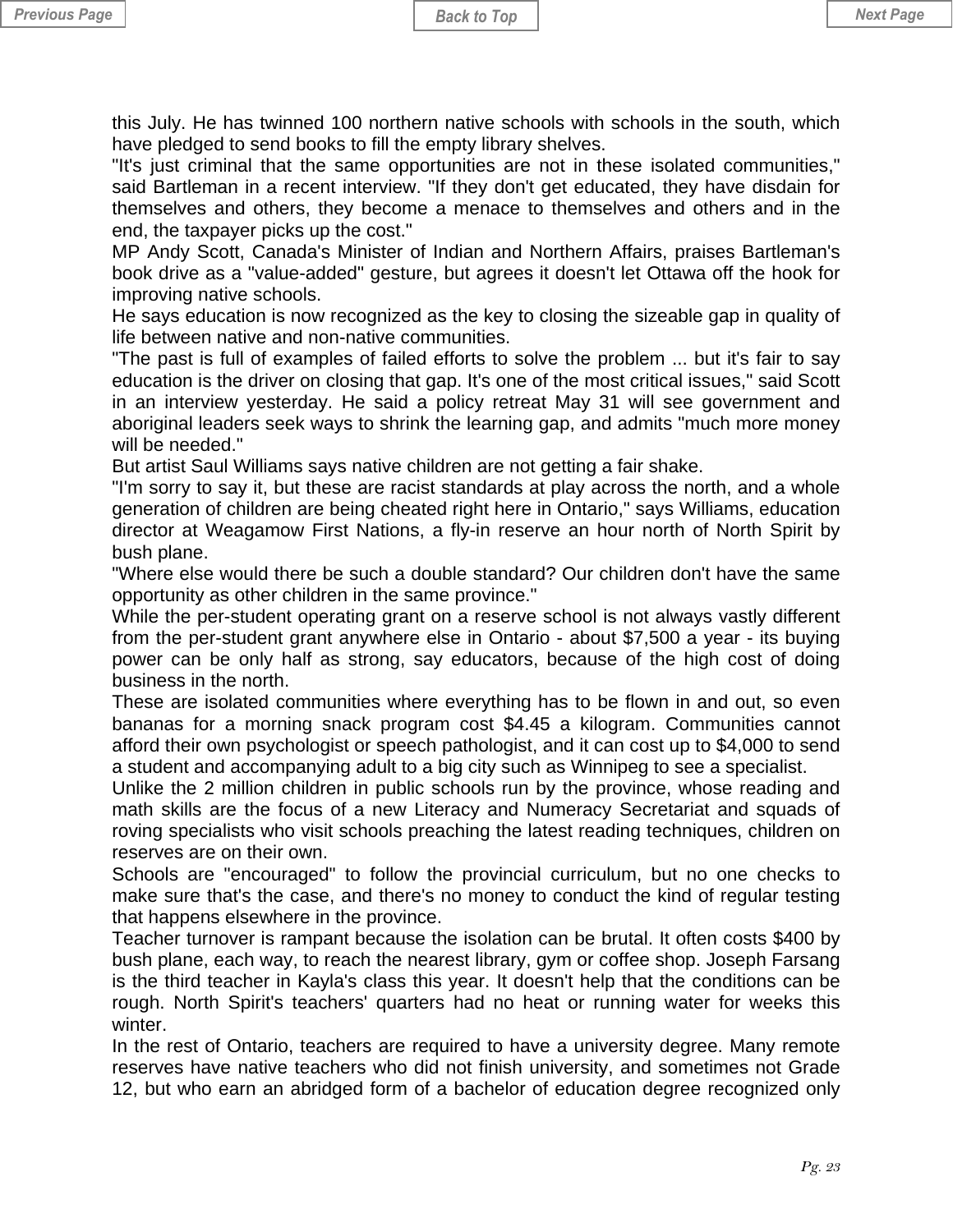on reserves. The abridged degree was itself an attempt at a solution, because it can be easier to train a local resident to become a teacher than to attract and keep more educated professionals from down south.But even fully certified teachers like Joseph Farsang can feel over their head.

"I step into my class where half the students have some sort of special need, and I feel like I have stepped into murky, fast-running water that follows the rules of the wild," he says.

"We are in survival mode here, and many teachers give up and leave, heartbroken for life."

His Grade 5 students read at a Grade 1 level. Teacher Laura Marchand's Grade 8 students read at a Grade 4 level. Marchand, a retired Vancouver Island principal, doubles here as principal in her spare time, on weekends.

In truth, Marchand feels more like a social worker, keeping close watch on the girls who are thin, not because they are on diets, but because there is no food at home. She quietly slips some of them food.

But while she weeps openly for children who live in homes of such poverty and neglect, she dare not ask too much lest she be compelled to call Children's Aid and lose another student to foster care far away.

"It's very discouraging to work with these dear children who have so many problems and no resources to help them. It was easier running a school of 580 students in the south than this small school of 70 children."

Two years ago, leaders of the Sioux Lookout District First Nations became so alarmed about their students' poor achievement that they pooled \$500,000 from their special education budgets, added \$90,000 from Health Canada and hired a psychologist to come in and test them.

In the largest study of its kind in Canada, Thunder Bay psychologist Mary-Beth Minthorn-Biggs assessed 1,800 children in Grades 1, 3, 5 and 7 across 22 native communities over 2003-04. She used the Canadian Test of Basic Skills, which measures reading, vocabulary and simple math ability and tested each child twice within one school year.

Her results were devastating. More than 86 per cent were at least two grades behind. In Ontario schools, any child lagging that far behind would be classified as special needs, and extra funding would kick in for each student. Funding doesn't work that way for schools on Indian land, which get an extra 11 per cent added to their overall education funding for all special education needs.

To learn why students scored so poorly, the Sioux Lookout chiefs then hired Minthorn-Biggs to take in a team of doctors, community workers, a psychologist and academic assistant to conduct full medical, educational and home assessments on 130 children at Sandy Lake.

Again, these results were shocking;

53 per cent of children had a hearing or vision problem that interferes with their learning; 71 children need glasses for distance, yet only five have been prescribed glasses;

23 per cent had Fetal Alcohol Syndrome Disorder, which affects short-term memory, hearing, impulse control and intelligence;

54 per cent of children said they do not have enough food to eat. "Where is the parity for these Canadian children?" asks Minthorn-Biggs. "When someone immigrates to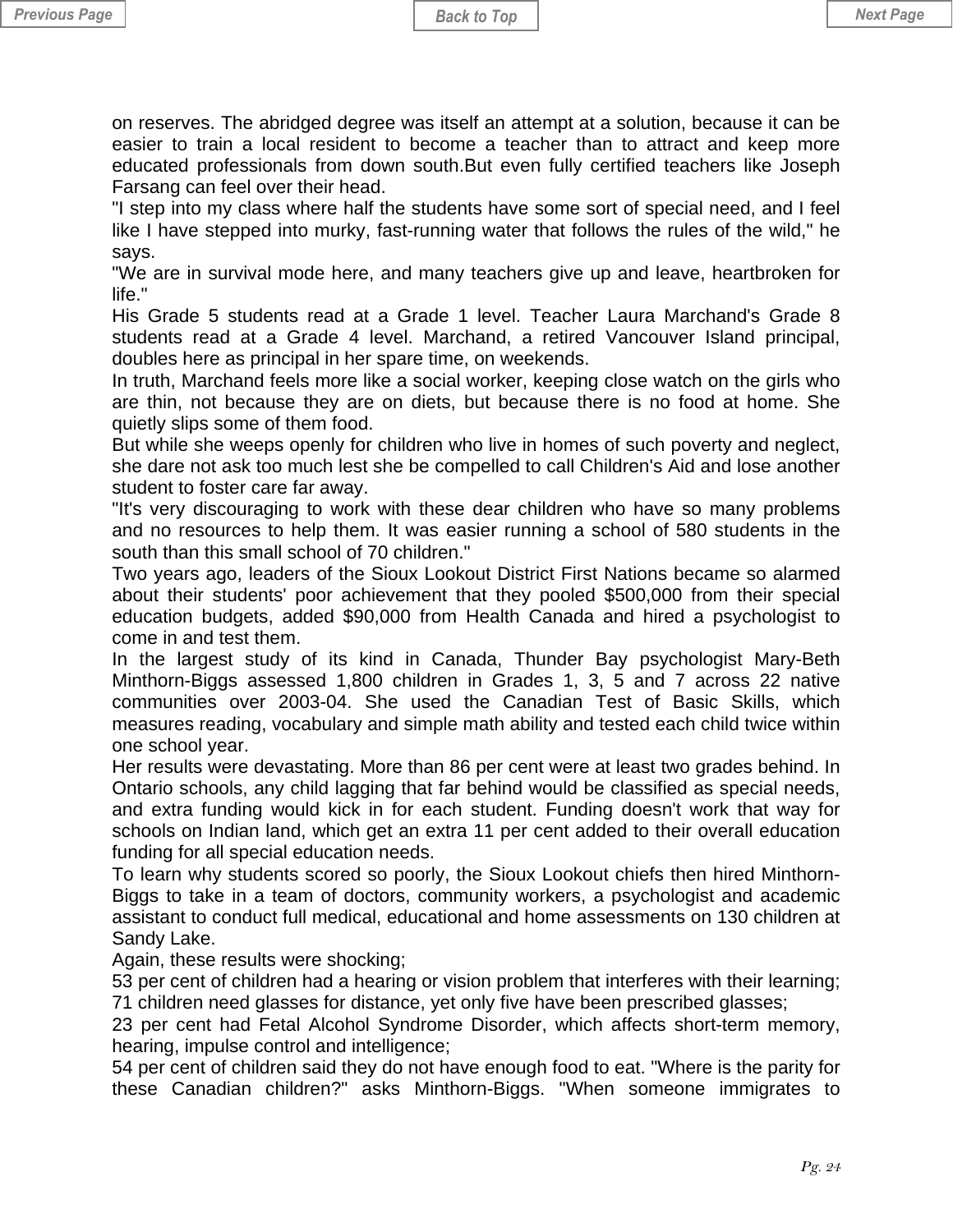Canada, we welcome them with the gift of education. We guarantee them all the opportunities provided to children who were born here; supports that range from special education to ESL.

"But with First Peoples, it's different. I know we can't change what happened in the past. We can certainly work to ensure these beautiful children have the same opportunity as my kids have in the city."

Sioux Lookout District education directors like David Kakegamic and Saul Williams were so outraged at the results, that they proposed an urgent \$5-million, three-year pilot project called Saving Our Children, which would fly in a team of assessment experts twice a year to these communities to evaluate the children, and assign one special education resource teacher for every four communities to work closely with the schools on helping needy students. It includes early literacy and pre-school centres, adult literacy programs to encourage parents and grandparents to read with their children, parenting help for families, books for the community and annual eye and ear exams in the schools.

But the government has said no. The proposal was turned down more than a year ago by Katherine Knott, director of education in Ontario for the federal department of Indian and Northern Affairs.

This month, Knott also turned down Sandy Lake's request for \$104,000 to assess 94 needy students.

When the Star asked Knott about the needs revealed by the Sioux Lookout study, she said she is not convinced it used a definition of "special need" consistent with definitions in other school jurisdictions.

"We're working with First Nations groups to develop some consistency and understanding over what 'high needs' really means and how you address it," said Knott in a telephone interview.

"Is there adequate funding to assess every student? No. Is there a need to establish priorities for education spending? Yes.

"Can the public purse support the needs of all these children? That's a difficult question."

Veteran teacher Anne Williams remembers when the public purse did better at supporting native students, back when Ottawa ran the schools and supported a system of regular assessment and support.

When Ottawa turned over control of native schools to First Nations bands themselves in 1991, it withdrew those supports.

Like school boards anywhere that complain they get too little money to do their job properly, native leaders say inadequate funding has left them helpless to serve the children.

"When I came here in 1984, we had reading specialists and speech pathologists and occupational therapists who would fly in to our communities to help the children; we didn't have to fly the kids and their families out," said Williams, a non-native Grade 3-4 teacher married to education director Saul Williams.

"We're so concerned about our kids' falling behind that a group of experienced teachers did our own unofficial assessment and found that in a school of 120 children, 92 appear to have special needs.

"But we have one special education teacher - and one is not enough."